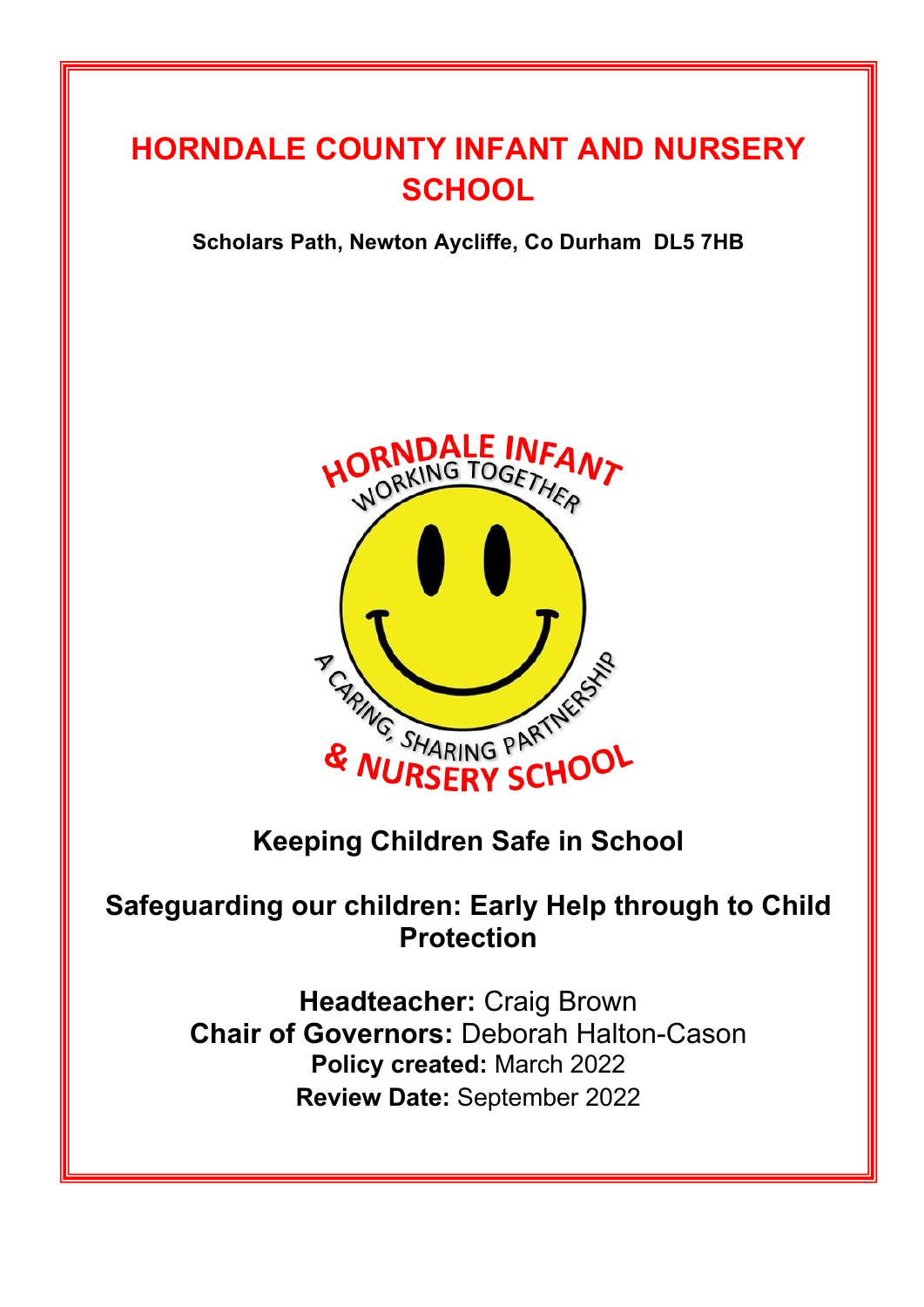## **Safeguarding and Child Protection Training Summary**

Our school complies with the advice laid down in 'Working Together to Safeguard Children' 2018 and 'Keeping Children Safe in Education' September 2021 to undertake regular training.

A record of those trained may be found in the HT's Office and certificates are kept, where appropriate, to verify the attendance of individuals. Child protection and safeguarding training form a key part of our induction processes. All staff will receive regular updates regarding child protection and safeguarding as necessary and at least annually.

Training for the designated safeguarding lead and other designated teachers in school is undertaken every 2 years.

We recognise that, as a minimum, schools should ensure that the Designated Safeguarding Lead undertakes Prevent awareness training and is thus able to provide advice and support to other members of staff on protecting children from the risk of radicalisation (The Prevent duty DFE June 2015).

|                                                                       | Name                        | Training                                                                                                      | Date                                        |
|-----------------------------------------------------------------------|-----------------------------|---------------------------------------------------------------------------------------------------------------|---------------------------------------------|
| Designated<br>Safeguarding Lead                                       | C Brown                     | <b>DSL Training</b><br>Prevent, CSE, FGM, Child Criminal<br><b>Exploitation (Incl County Lines)</b>           | September<br>2021<br>June 2021<br>June 2021 |
| Deputy Designated<br>Safeguarding<br>Lead(s)                          | J Copeland                  | <b>DSL Training</b><br>Prevent, CSE, FGM, Child Criminal<br><b>Exploitation (Incl County Lines)</b>           | September<br>2021<br>June 2021              |
| Nominated<br>Governor for Child<br>Protection and<br>Safeguarding     | I Shaw                      | Level 1 Safeguarding Training<br>Prevent, CSE, FGM, Child Criminal<br><b>Exploitation (Incl County Lines)</b> | November<br>2020                            |
| Governor(s) and<br><b>Staff with Safer</b><br>Recruitment<br>Training | S Dodd<br>l Shaw            | Safer Recruitment                                                                                             | <b>July 2021</b><br><b>June 2021</b>        |
| <b>Whole Staff</b>                                                    | See separate<br>signed list | Level 1 Safeguarding Training<br>Prevent, CSE, FGM, Child Criminal<br><b>Exploitation (Incl County Lines)</b> | September<br>2021<br>June 2020              |

#### **Local Authority Designated Officer (LADO):** Sharon Lewis / Louise Brookes 03000 268835 CYPSLADOSecure@durham.gov.uk

#### **First Contact Service: 03000 26 79 79**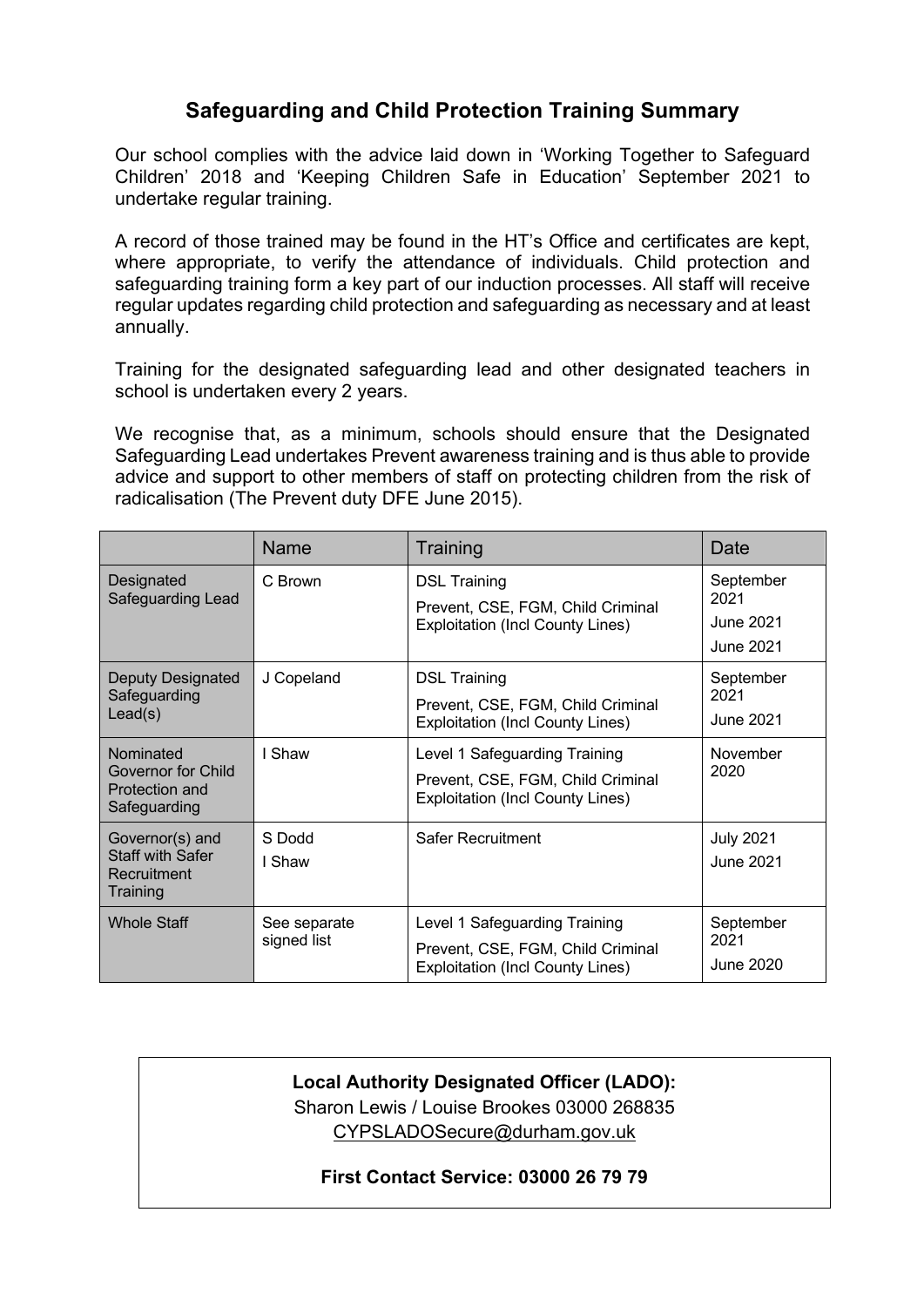## **CONTENTS**

#### **A. PRINCIPLES OF THE POLICY**

#### **B. MAIN ELEMENTS OF THE POLICY**

**Establishing a safe environment in which children can learn and develop.**

**Ensuring we practice safe recruitment in checking the suitability of staff and volunteers to work with children.**

**Training and supporting staff to equip them to appropriately recognise, respond to and support children who are vulnerable and may be in need of safeguarding.**

**Raising awareness of other safeguarding issues, boosting resilience and equipping children with the skills needed to keep them safe.**

**Developing and implementing procedures for identifying and reporting cases, or suspected cases, of abuse.**

- Names of designated safeguarding leads in school
- Recording concerns
- Listening to children and receiving disclosures
- Recording and response of the designated lead professional
- When to discuss concerns with the First Contact Service
- Discussions with First Contact will be followed up in writing
- Attendance at Strategy meetings if assessed as child protection concern

#### **Supporting pupils who have been abused in accordance with their agreed child protection plan: multi-agency work**

#### **C. OVERVIEW: SAFEGUARDING**

**Definition of 'safeguarding'**

**Safeguarding within this school**

**Safeguarding throughout school life**

**Safeguarding and Child protection training for all staff/adults working in school**

#### **D. CHILD PROTECTION WITHIN OVERALL SAFEGUARDING AND EARLY HELP ARRANGEMENTS FOR ALL CHILDREN/YOUNG PEOPLE IN SCHOOL**

**Life at home**

**Signs and behaviours of concern**

**Early Help; Single Assessment Procedure and Practice Guidance**

**Child in Need: more complex cases Level 3 Amber**

**Child Protection and significant harm**

**Prepare for the unexpected**

**Low Level Concerns**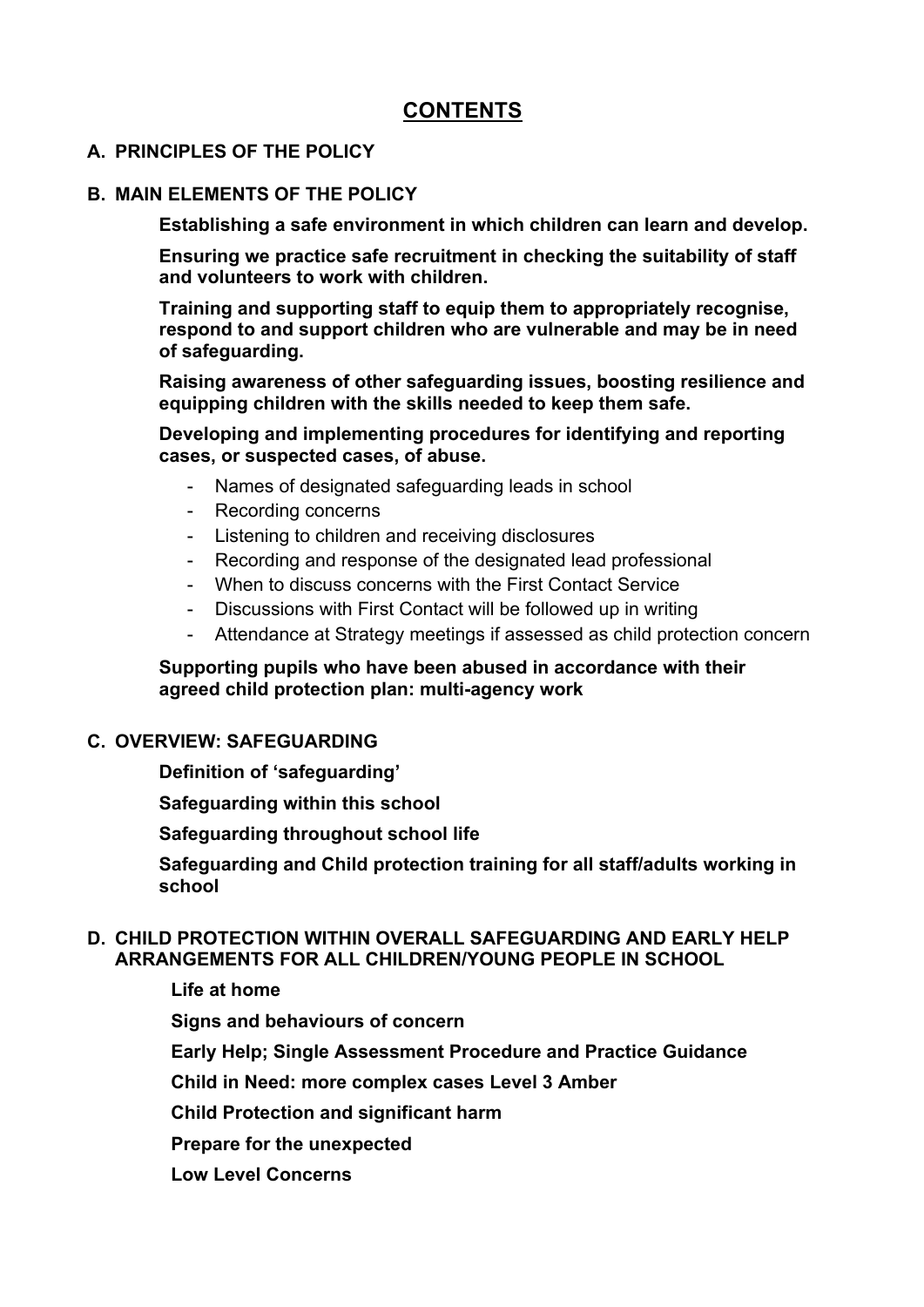### **E. MULTI-AGENCY WORK IN CHILD PROTECTION**

#### **Initial Child Protection Conference: school responsibilities**

- Attendance
- Preparation of a report
- Chronology of significant events
- Sharing of the report

#### **Membership of a Core Group**

#### **Review Child Protection Conference**

#### **F. INFORMATION-SHARING**

- Parents/carers
- School staff
- Children moving to another school and the transfer of records
- County guidance and protocols

#### **G. ALLEGATIONS AGAINST TEACHERS AND OTHER STAFF INCLUDING THE ROLE OF GOVERNORS**

- **H. SAFE TOUCH**
- **I. PHYSICAL CONTROL AND RESTRICTIVE PHYSICAL INTERVENTION: USE OF REASONABLE FORCE**

**Physical contact other than to control or restrain**

- **J. THE PREVENT DUTY**
- **K. CHILD EXPLOITATION**
- **L. FEMALE GENITAL MUTILATION**
- **M. ONLINE SAFETY**
- **N. PEER ON PEER ABUSE (including Child on Child Sexual Violence and Sexual Harassment)**
- **O. CHILD CRIMINAL EXPLOITATION INCLUDING COUNTY LINES**
- **P. SERIOUS VIOLENCE**
- **Q. MENTAL HEALTH**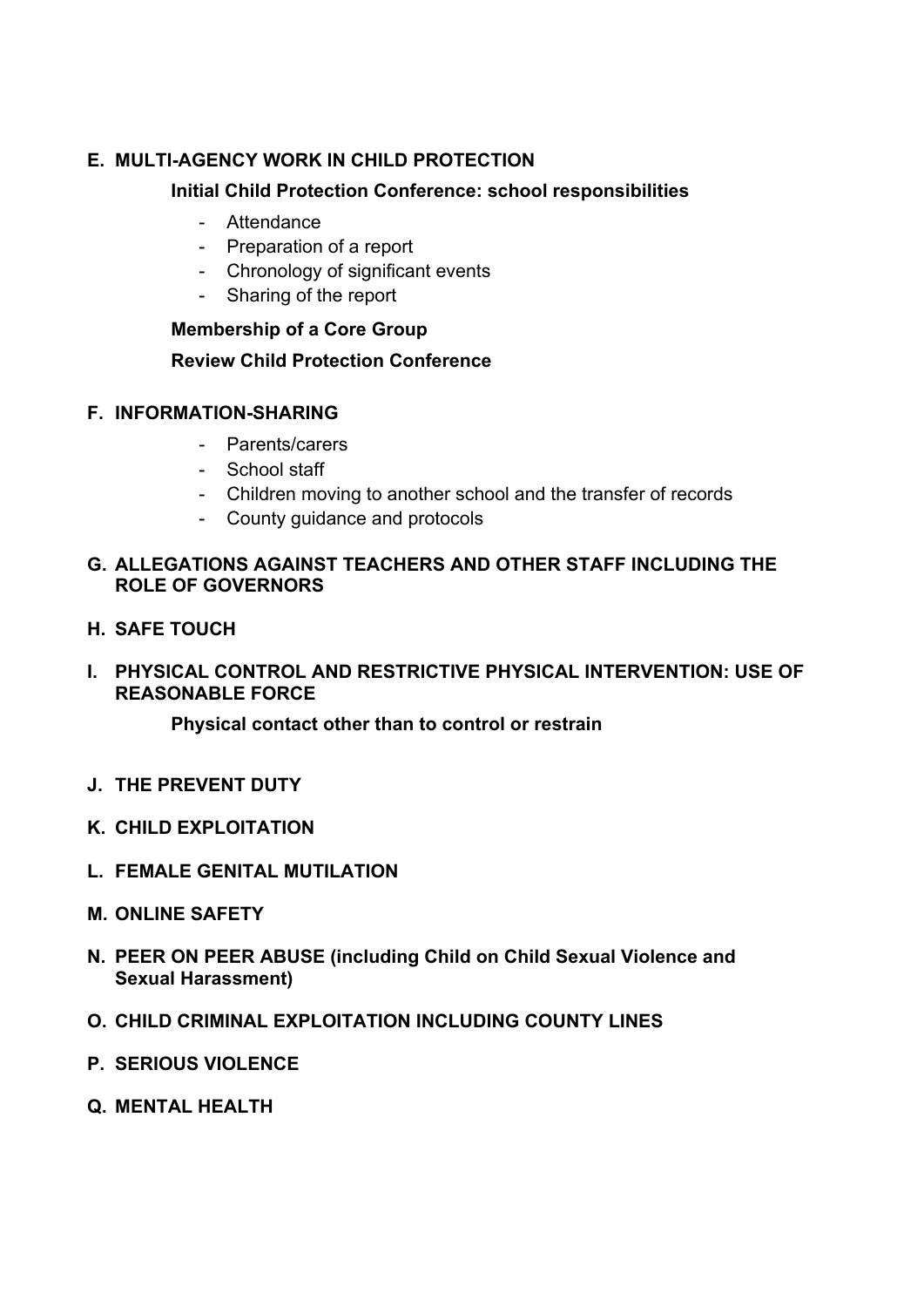## **APPENDICES**

#### **Appendix 1 - Roles, Responsibilities and Entitlements**

**Appendix 2 – Indicators of Harm**

**Appendix 3 - Referral form for First Contact**

https://doitonline.durham.gov.uk/service/Early\_Help\_Referral

**Appendix 4 - Summary of multi-agency meetings**

**Appendix 5 - Information Sharing July 2018 (HM Government)**

https://assets.publishing.service.gov.uk/government/uploads/system/uploads/attach ment data/file/721581/Information sharing advice practitioners safeguarding serv ices.pdf

### **Appendix 6 – Sharing Nudes and Semi-Nudes: Advice for Education Settings**

https://assets.publishing.service.gov.uk/government/uploads/system/uploads/attach ment data/file/1008443/UKCIS sharing nudes and semi\_nudes\_advice\_for\_educ ation\_settings Web\_accessible\_.pdf

#### **Appendix 7 - Developing and implementing a low-level concerns policy: A guide for organisations which work with children**

Safeguarding Unit, Farrer & Co (Adele Eastman, Jane Foster, Owen O'Rorke and David Smellie), Marcus Erooga, Katherine Fudakowski and Hugh Davies QC July 2021

https://www.farrer.co.uk/news-and-insights/developing-and-implementing-a-lowlevel-concerns-policy-a-guide-for-organisations-which-work-with-children/

#### **Appendix 8 - Sexual Harassment and Sexual Violence**

https://assets.publishing.service.gov.uk/government/uploads/system/uploads/attach ment data/file/719902/Sexual violence and sexual harassment between children in schools and colleges.pdf

#### **Appendix 9 – When to Call the Police – Guidance for Schools and Colleges**

https://www.npcc.police.uk/documents/Children%20and%20Young%20people/Whe n%20to%20call%20the%20police%20guidance%20for%20schools%20and%20colle ges.pdf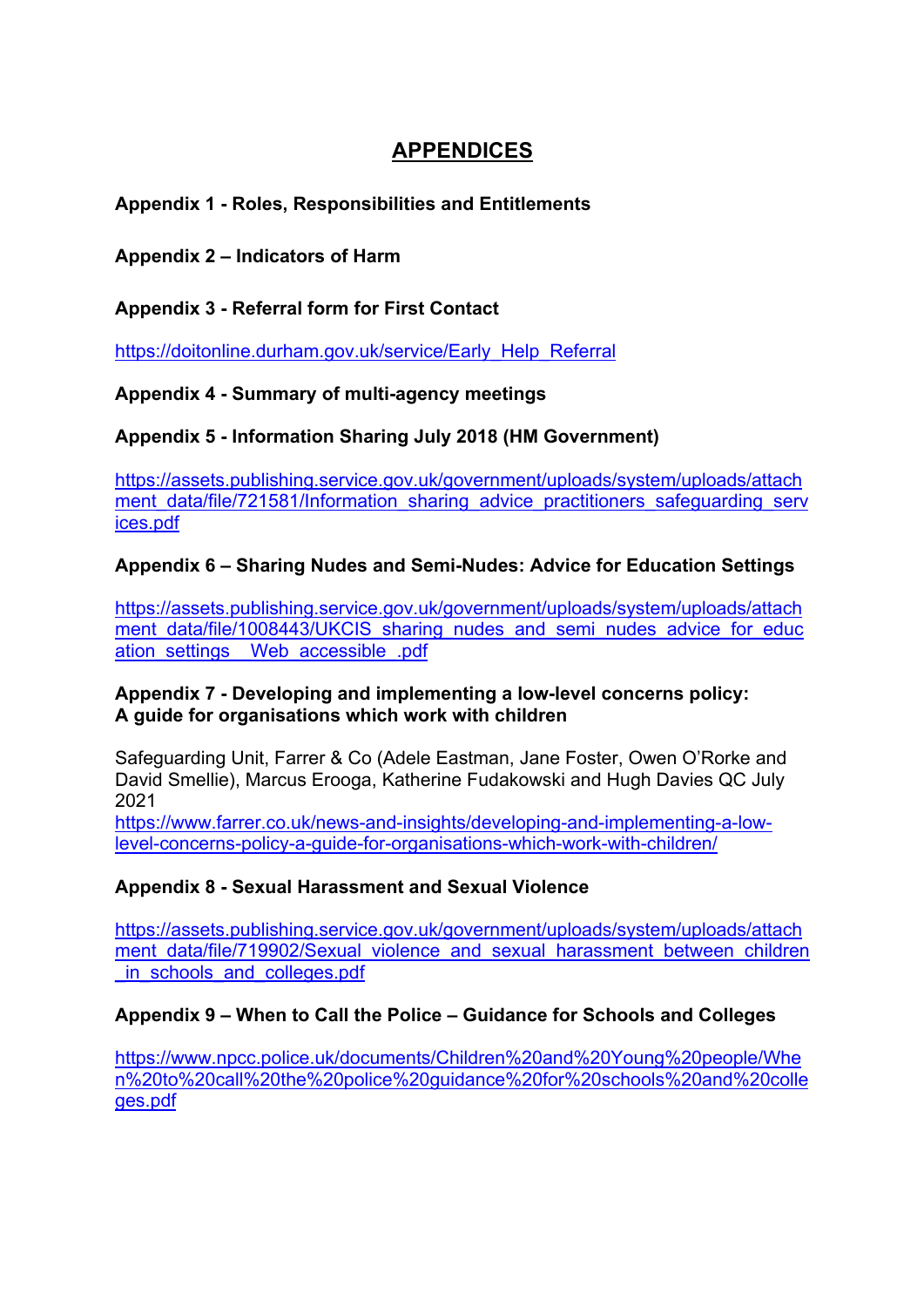## **A. PRINCIPLES OF THE POLICY**

Children maximise their potential in an environment which is safe, secure and supportive of all their needs, including any needs they have for protection from abuse.

Our school is committed to promoting the welfare of all children by working in partnership with parents and carers, the Local Authority (LA) and multi-agency partners in early help and child protection, in accordance with locally agreed multiagency safeguarding arrangements procedures and practices.

Our policy applies to members of the school community in its widest sense. Thus, this includes children and young people, their parents/carers, school staff, governors, visitors, specialist staff, and the local and wider community where they interface with the school. Within its framework, the policy outlines entitlements and responsibilities in securing the protection of children who attend the school (Appendix 1).

Our policy is underpinned and shaped by legislation and guidance contained in a variety of documents including: -

- Ø The Children Act 1989; Children Act 2004
- $\triangleright$  The Education Act 2002; Education and Inspections Act 2006
- Ø Working Together to Safeguard Children July 2018
- Ø Local Multi-Agency Safeguarding Arrangements and Procedures (www.durhamscp.org.uk)
- $\triangleright$  What to do if you're worried a child is being abused DfE 2015
- Ø Keeping Children Safe in Education. Statutory guidance for schools and colleges. September 2021
- $\triangleright$  Use of reasonable force. Advice for head teachers, staff and governing bodies. DfE. July 2013
- Ø County Durham Practice Framework Single Assessment Procedures and Practice Guidance 2020.
- Ø Confidential Reporting Code, (Durham Schools Extranet; Documents Library/HR/HR advice and support) https://gateway.durhamschools.org.uk/staff/hradvice/Lists/HR%20Policies%20Pro cedures%20and%20Guidance/Document.aspx?ID=6&Source=https://gateway.du rhamschools.org.uk/staff/hradvice%2FLists/HR Policies Procedures and **Guidance**
- $\triangleright$  A Guide for Professionals on the Sharing of Information: County Durham Safeguarding Adults Inter-Agency Partnership and Durham Safeguarding Children Partnership http://www.safeguardingdurhamadults.info/media/23716/Collaborative-Working-Protocol/pdf/Collaborative-working-and-information-sharing-protocol.pdf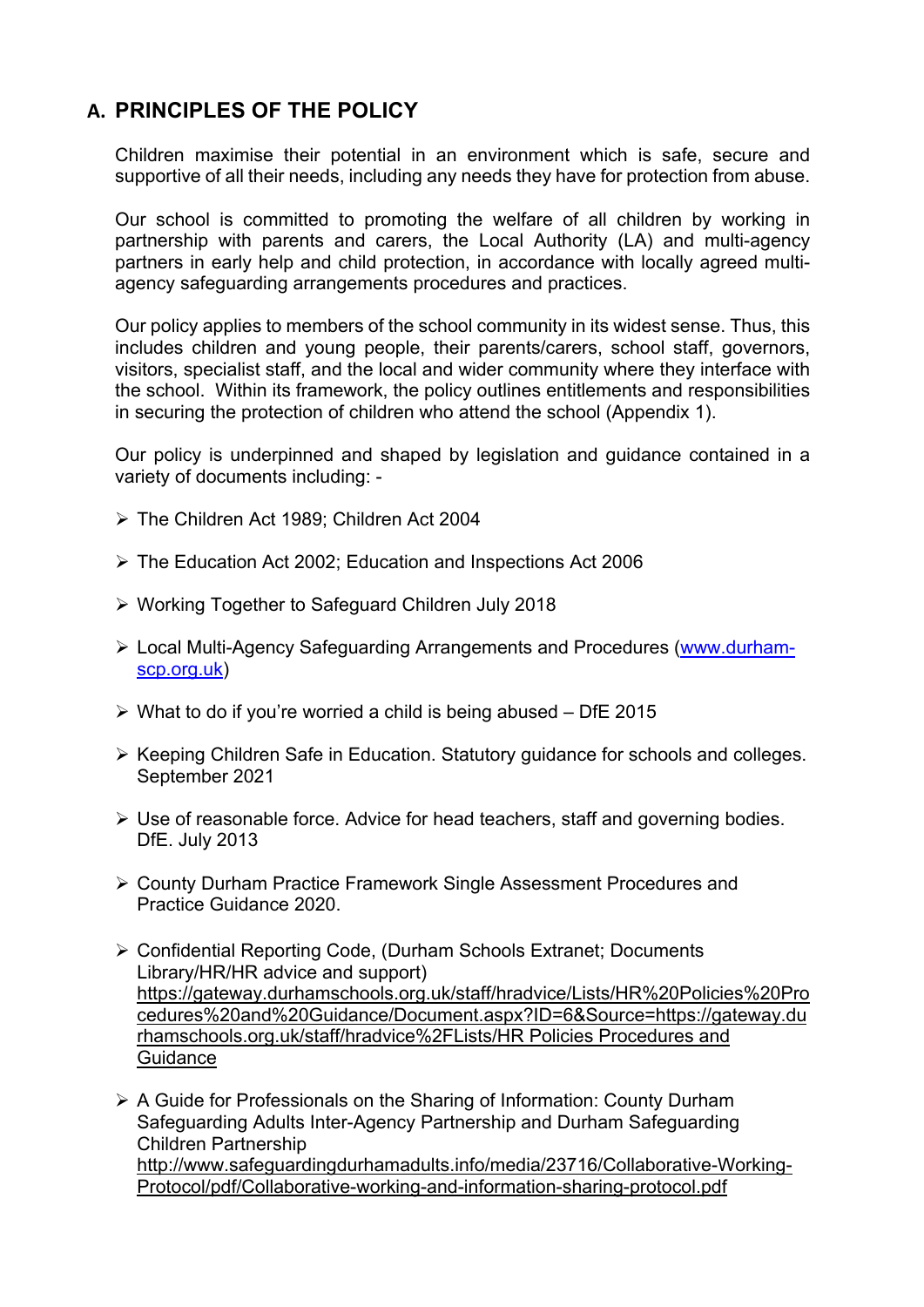- Ø Procedures for locating missing pupils and the removal of pupils from roll. *June 2017* See DfE document "Children Missing Education" Sept 16 https://assets.publishing.service.gov.uk/government/uploads/system/uploads/atta chment\_data/file/550416/Children\_Missing\_Education\_-\_statutory\_guidance.pdf
- Ø *Prevent* Duty Guidance for England and Wales: HM Government 2015
- $\triangleright$  The Prevent Duty Departmental advice for schools and childcare providers Department for Education June 2015

To emphasise the caring ethos of our school, the staff and governors are committed to the following principles: -

- The welfare and well-being of each child is of paramount importance.
- We recognise our policy works on the premise that abuse takes place in all communities and that school staff are particularly well-placed to identify and refer concerns and to act to prevent children and young people from being abused.
- We respect and value each child as an individual.
- We are a listening school, and encourage an environment where children feel free to talk, knowing that they will be listened to.
- The protection of children from abuse is a whole-school issue, and the responsibility therefore of the entire school community.
- We recognise our policy should be accessible in terms of understanding and availability. Regular training will ensure all adults in school are aware of indicators of concern or abuse and colleagues that act as designated safeguarding leads that such information should be promptly passed on to.
- Our policy will be developed and kept up to date with information from our relevant partners in early help and child protection as well as national documentation issued by HM Government and The Department for Education.
- We will use the school curriculum to resource our children to protect themselves from abuse, both as victims and as potential perpetrators.
- The school runs in an open, transparent way.

## **B. THE FIVE MAIN ELEMENTS TO THE POLICY**

### **(1) Establishing a safe environment in which children can learn and develop**

This links to the school's overall safeguarding arrangements and duty of care to all students.

The following policies are relevant:

| <b>Policy/Risk Assessment</b> | Date adopted | <b>Review date</b> |
|-------------------------------|--------------|--------------------|
| Infection Control             | April 2021   | <b>April 2023</b>  |
| <b>First Aid</b>              | June 2021    | June 2023          |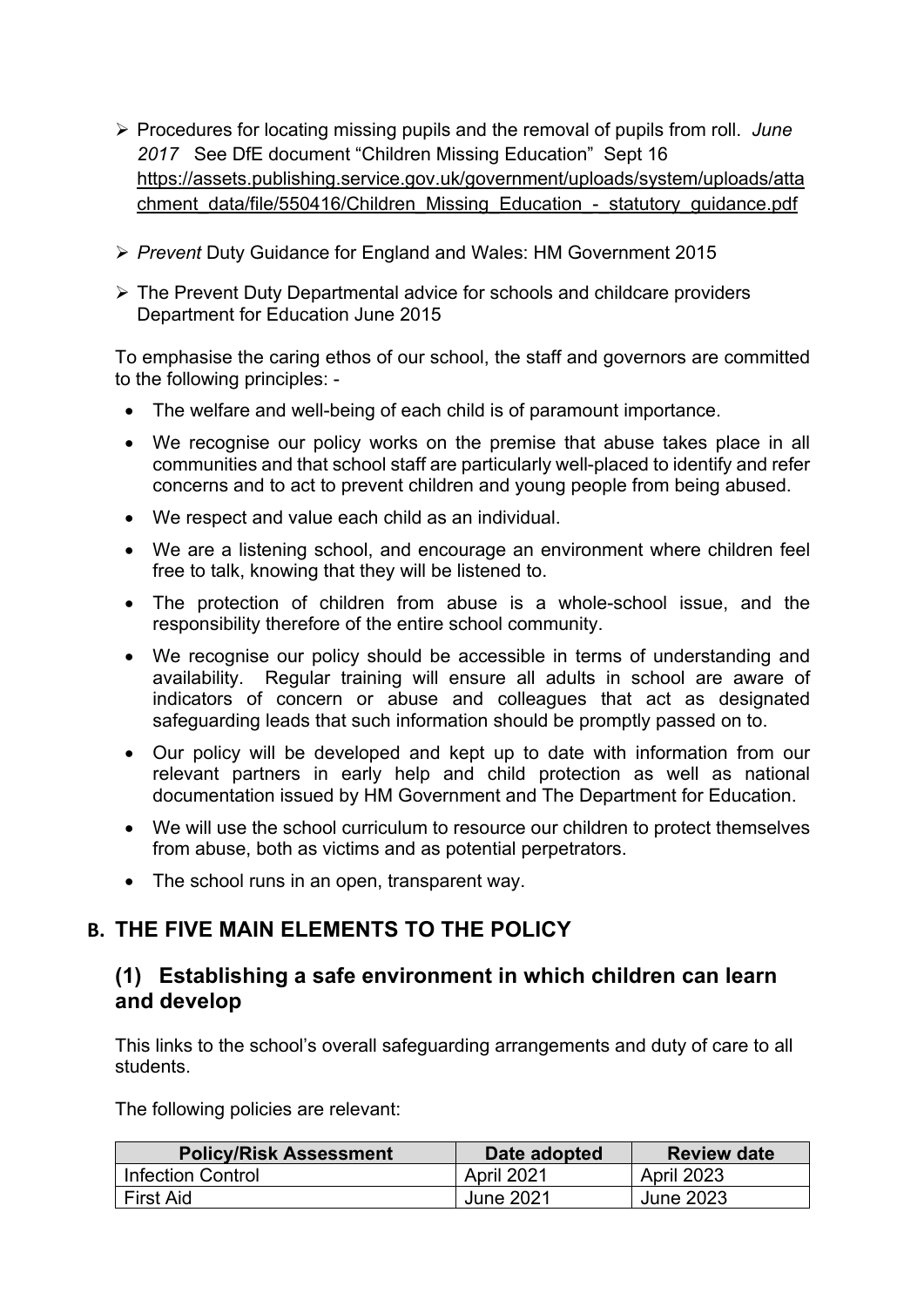| Food Hygiene                     | <b>June 2020</b>                     | <b>June 2022</b> |
|----------------------------------|--------------------------------------|------------------|
| <b>Fire Safety</b>               | May 2021                             | May 2023         |
| Digital Screen/Working from Home | April 2020                           | April 2022       |
| Induction                        | September 2020                       | September 2022   |
| <b>Manual Handling</b>           | September 2020                       | September 2022   |
| New and Expectant Mothers        | Ongoing Risk Assessment - updated in |                  |
|                                  | September 2022                       |                  |
| Playgrounds and Outdoor Play     | Ongoing Risk Assessment - updated in |                  |
| Equipment                        | September 2022                       |                  |
| <b>Intimate Care</b>             | September 2021                       | September 2023   |

## **(2) Ensuring we practice safe recruitment in checking the suitability of staff and volunteers to work with children**

Staff and governors who have received Safer Recruitment training are listed on the front page of this document.

- $\triangleright$  Our school will comply with the requirements outlined in local multi-agency safeguarding arrangements 'Key Safeguarding Employment Standards' and in the DSCP Child Protection procedures as well as national documentation in 'Keeping Children Safe in Education' September 2021, Part 3.
- $\triangleright$  Our school will refer to its responsibilities regarding safeguarding and child protection in all job descriptions, and/or to its profile in the school, in the general information distributed with application forms. Annex B in 'Keeping Children Safe in Education' September 2021 has specific details of the role of the designated safeguarding lead.
- $\triangleright$  Our school will undertake appropriate pre-employment checks on all staff working in school, including criminal record checks (DBS checks), barred list checks and prohibition checks together with references and interview information, as detailed in Part 3: Safer Recruitment in 'Keeping Children Safe in Education', September 2021. We will also ensure that relevant staff are made aware of their responsibilities to disclose anything relating to "Disqualification Under the Childcare Act 2006" Disqualification under the Childcare Act 2006 - GOV.UK (www.gov.uk)

As outlined in 'Keeping Children Safe in Education', September 2021 (paras 217-229) the level of DBS certificate required, and whether a check for any prohibition, direction, sanction, or restriction is required, will depend on the role that is being offered and duties involved. As most staff will be engaging in regulated activity, an enhanced DBS certificate which includes barred list information, will be required for most appointments. Risk assessments will be undertaken to determine the level of checks needed for any volunteers within our school (KCSIE 2021 paras 287-294).

In our school:

• Volunteers will not be left unsupervised with groups of children, nor will they be in areas where they cannot be fully seen by the supervising teacher.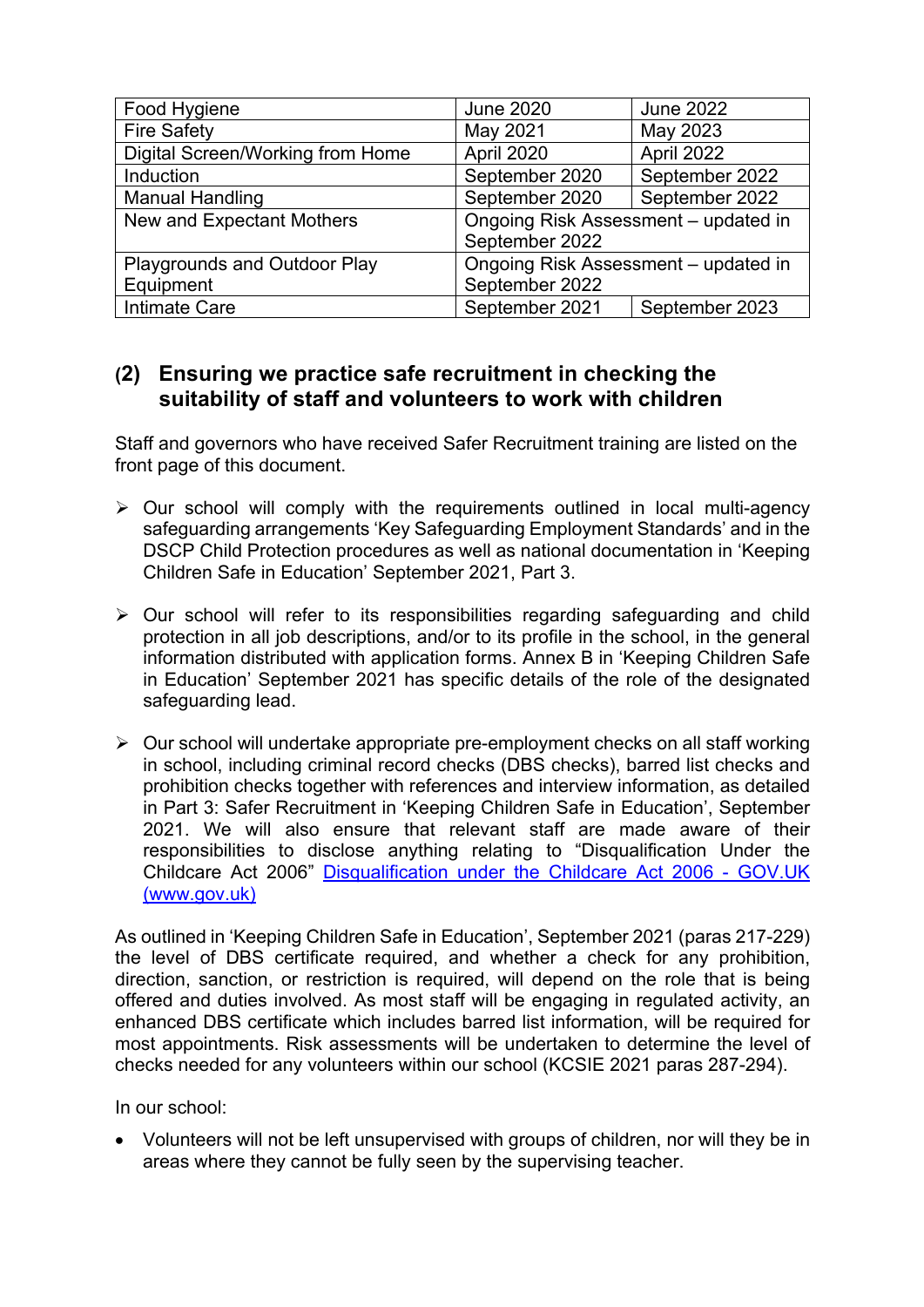- In accepting the offer of help from volunteers, especially those unknown, staff are aware that schools in general are attractive places for 'unsafe' volunteers.
- Schools may be places where those with unhealthy interests in children seek to find employment (paid or otherwise). We will be vigilant about all inappropriate behaviour with children that gives cause for concern. The Head Teacher and governors are aware of the Durham County Council Confidential Reporting Code arrangements.
- We ensure that appropriate DBS checks are carried out before employing supply staff, especially those not available via the Durham Supply Partnership. We will obtain written notification that the appropriate checks have been completed. We will also check that the member of supply staff is the same person for whom these checks have been made.
- Our Governing Body will be aware of their responsibilities in connection with staff appointments and similarly aware of their liabilities especially if they fail to follow LA guidance.
- Members of our governing body will have an enhanced DBS check. They will also be subject to a Section 128 check.
- Volunteers and helpers will not be given tasks beyond their capabilities and therefore where they might feel under pressure.
- Volunteers and helpers should feel able to discuss difficulties with the teacher, who will respond with advice and additional guidance and supervision.
- Volunteers and helpers will not have the opportunity to feel that they are in charge and thus in a position of power, which may then be abused.
- Volunteers, helpers and staff new to the school are given a leaflet that covers behaviour guidelines for staff and volunteers.

## **(3) Training and supporting staff to equip them to appropriately recognise, respond to and support children who are vulnerable and may need safeguarding**

KCSIE September 2021 states that '**All** staff members should be aware of systems within their school or college which support safeguarding, and these should be explained to them as part of staff induction'. This should include:

- The child protection policy which should amongst other things also include the policy and procedures to deal with peer on peer abuse.
- The behaviour policy (which should include measures to prevent bullying, including cyberbullying, prejudice-based and discriminatory bullying).
- The staff behaviour policy (sometimes called a code of conduct).
- The safeguarding response to children who go missing from education.
- The role of the designated safeguarding lead (including the identity of the designated safeguarding lead and any deputies).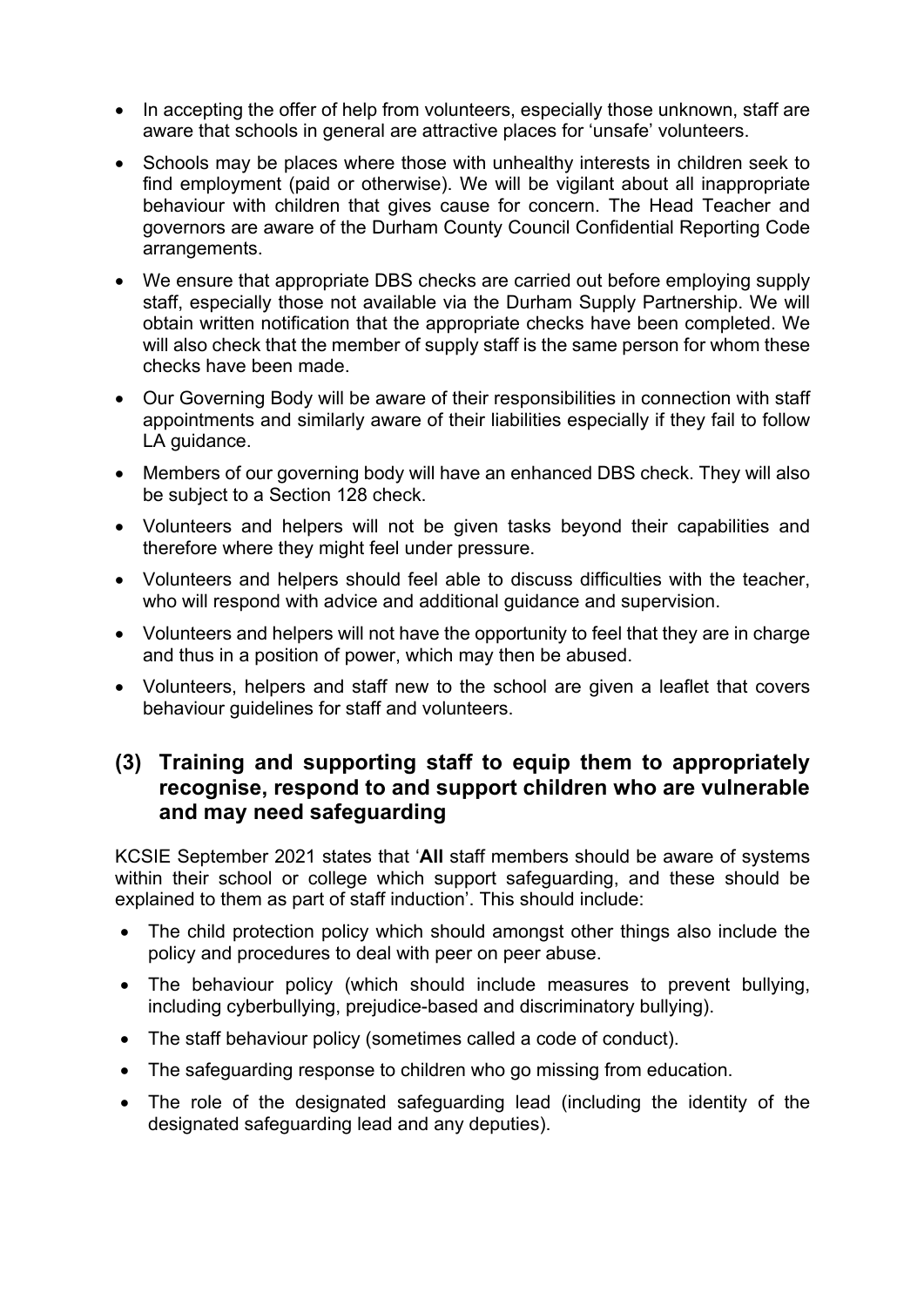Copies of policies and a copy of Part 1 of Keeping Children Safe in Education, September 2021, will be provided to staff and volunteers at induction. All staff, volunteers and supply staff are *required to read* this.

All staff, volunteers and supply staff will be made aware of:

- Our local 'early help' process and their role in it.
- The process for making referrals to Children's Social Care and sections 17 and 47 that may follow a referral, along with the role they may be expected to play in such assessments.
- What to do if a child tells them he or she is being abused or neglected, along with maintaining an appropriate level of confidentiality, involving only those who need to be involved, and never promising a child that they will not tell anyone about their abuse.
- The practical government guidance document 'Guidance on Safer Working practice for Adults who Work with Children and Young People', Safer Recruitment Consortium, May 2019.

All adults working in school will receive annual safeguarding and child protection training which is regularly updated. The DSL is responsible for ensuring that the training reflects new priorities and concerns within the County and other multi-agency local priorities. Adults will also receive updated training and guidance throughout the year as necessary.

The date and the names of delegates at these sessions are recorded and held securely to ensure all staff are appropriately trained.

#### **Staff responsible for safeguarding**

Our Designated Safeguarding Lead and deputies will be given sufficient time and training to provide them with the knowledge and skills required to carry out their roles. This will be updated every two years and record of this training will be kept. In addition to this formal training, their knowledge and skills will continually be updated through a range of means (for example via e-bulletins, attendance at safeguarding networks or through reading), at regular intervals, and at least annually, to keep up with any developments.

### **(4) Raising awareness of other safeguarding issues, boosting resilience and equipping children with the skills needed to keep them safe**

We raise other related issues with children, young people and their parents/carers in the following ways:

#### **Children and Young People**

We are mindful that children are kept safe from terrorist and extremist material when accessing the internet in schools. All schools in the County have Smoothwall filtering and monitoring systems in place for this and other potentially risky content. It is wise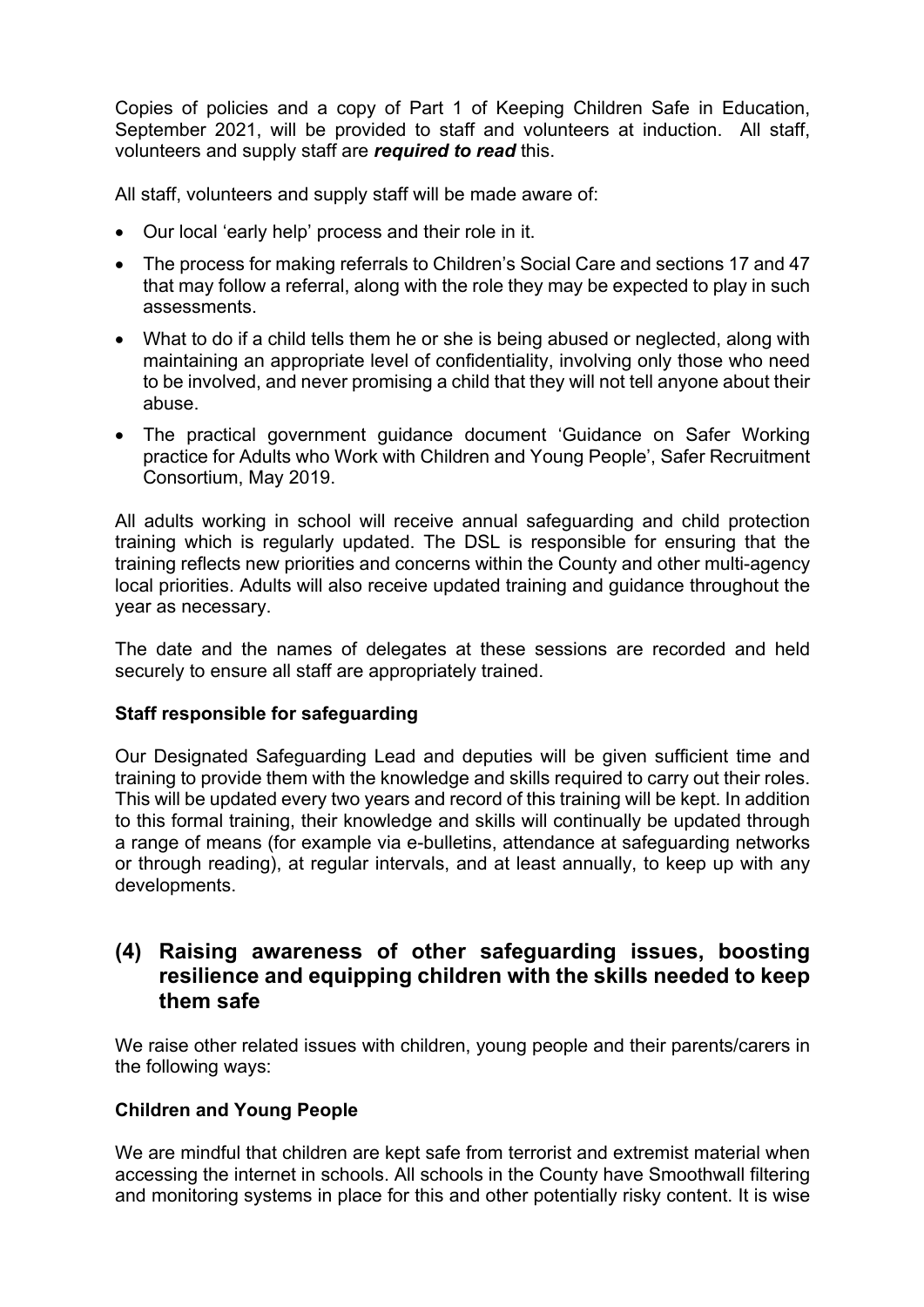for a Designated Safeguarding Lead to review these records regularly to see whether it links up with other safeguarding concerns about particular individuals. Online safety is continually emphasised in line with Annex D of Keeping Children Safe in Education, September 2021 and DfE 'Teaching Online Safety in Schools', June 2019.

Other themes are addressed through our school curriculum, policies, PSHE and RHSE programmes, assemblies, outside visitors and trainers. These may be part of our typical, planned curriculum or in response to issues arising in school, the community or nationally.

Names (and photographs) of staff and adults will be on display in school that children can speak to if they have concerns (school, family or community issues).

#### **Parents/Carers**

Our school brochure, web site and other means of communication with parents will re-enforce the message that our school is committed to the welfare and protection of all children in its care. School staff and governors take this duty of care very seriously.

Newsletters, letters to parents about specific issues, our school web site and parents' evenings / consultations are used to disseminate and re-enforce key safeguarding and child protection information.

In addition, we also offer events/briefings and workshops that they may attend on particular issues.

Parents have been consulted on our RSE policy.

Parents are told that it is essential that school records are kept up to date. Parents are asked to keep school informed of any changes. School will accordingly update records held to reflect:

- current address and telephone contacts. We are aware that, as a school, it is good practice to hold more than one emergency contact number for each child and this is particularly important who children who are a safeguarding or welfare concern
- which adults have parental responsibility
- court orders which may be in force
- children on the Child Protection list
- the child's name at birth and any subsequent names (taking care over unusual spellings)
- any other changes to home circumstances

## **(5) Developing and implementing procedures for identifying and reporting cases, or suspected cases, of abuse**

The culture of our school is that 'it could happen here'. Staff are trained to identify indicators of abuse and are aware of circumstances that could potentially make children and young people more vulnerable to abuse.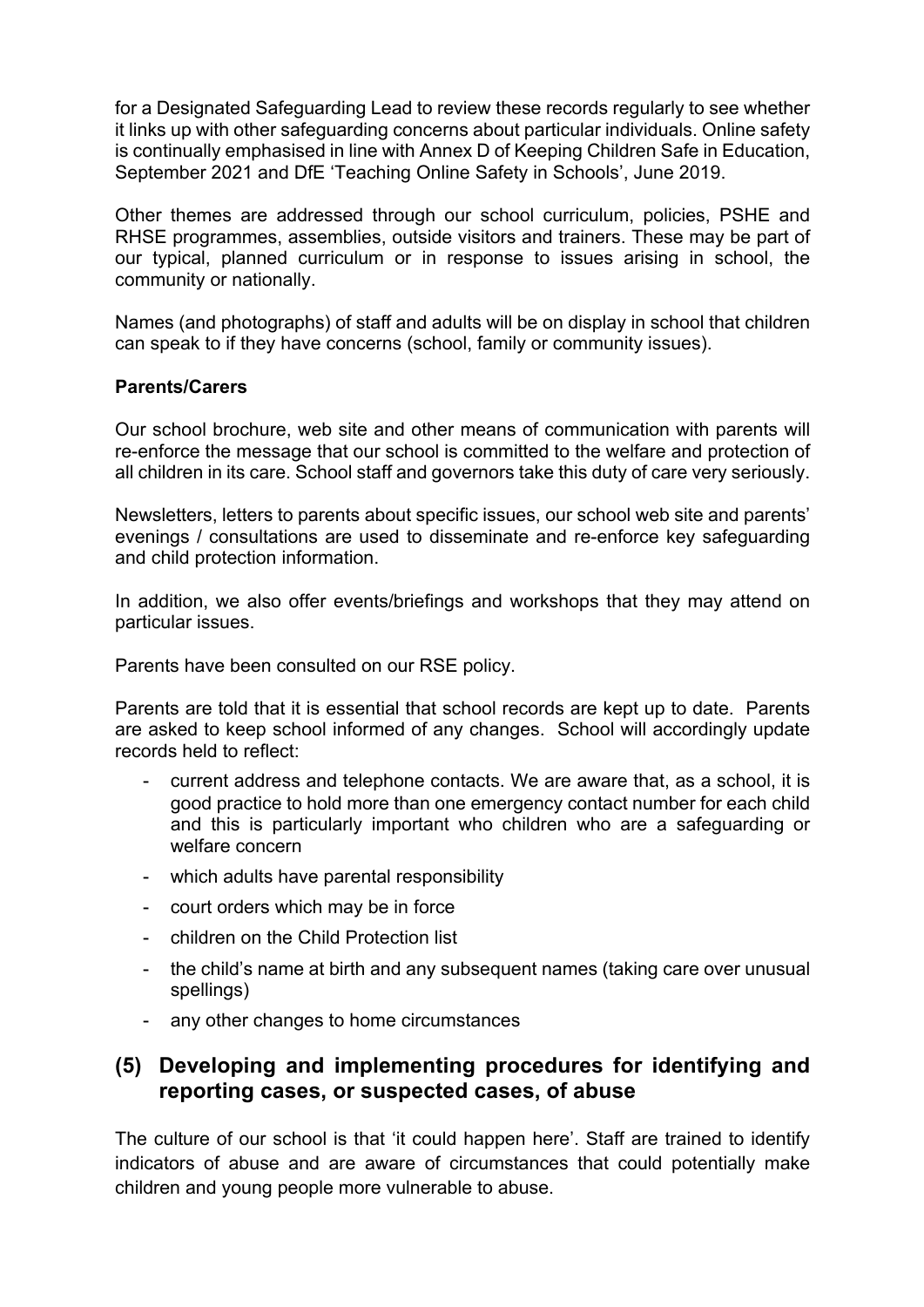#### **Listening to Children and Receiving Disclosures**

We embrace our role as a listening school where children can discuss concerns with any member of staff or adult who works with them. Staff (teaching and support) will make time and be available should children approach them with a situation they are worried about.

Concerns must be taken seriously and at face-value. It is easy to make speedy judgements based on previous knowledge of the child or young person.

Staff receiving a disclosure are unable to promise 'keeping a secret' or confidentiality. They will need to explain that depending on what the child says they might need to share the information with someone who deals with these concerns in school.

If the child does not wish to continue and say anything further the adult should pass on the concern to the designated safeguarding lead that might wish to keep an eye on that student and may well be aware of other issues of concern.

*'Staff should never promise a child that they will not tell anyone about a report of any form of abuse, as this may ultimately not be in the best interests of the child. All staff should be able to reassure victims that they are being taken seriously and that they will be supported and kept safe. A victim should never be given the impression that they are creating a problem by reporting abuse, sexual violence or sexual harassment. Nor should a victim ever be made to feel ashamed for making a report.*' Keeping Children Safe in Education, September 2021, Part 1.

When the member of staff next comes across the child concerned, it would be appropriate to ask how they are and remind them that they are able to come and talk when they wish.

Staff should never speak to another sibling in the family to make enquiries; to investigate concerns is not the role of the school and parents/carers would be rightly aggrieved.

#### **Recording concerns**

ALL concerns and disclosures passed to the designated safeguarding lead must be written, signed and dated using the electronic monitoring system – CPOMS.All concerns recorded should be factual; staff should avoid using emotive language & recording their opinions.

Staff should write the exact words used by the child. Any original notes/jottings/reminders made by the adult must be stapled to the form as first-hand information that could be important if a case went to court or scanned into the electronic monitoring system.

The more relevant details staff document, the better (eg: approximate size, colour of injury, which arm, if burn is scabbing over etc.) Staff can express concern about an injury (open ended questions) but should not ask direct questions. They should never do so in front of other children.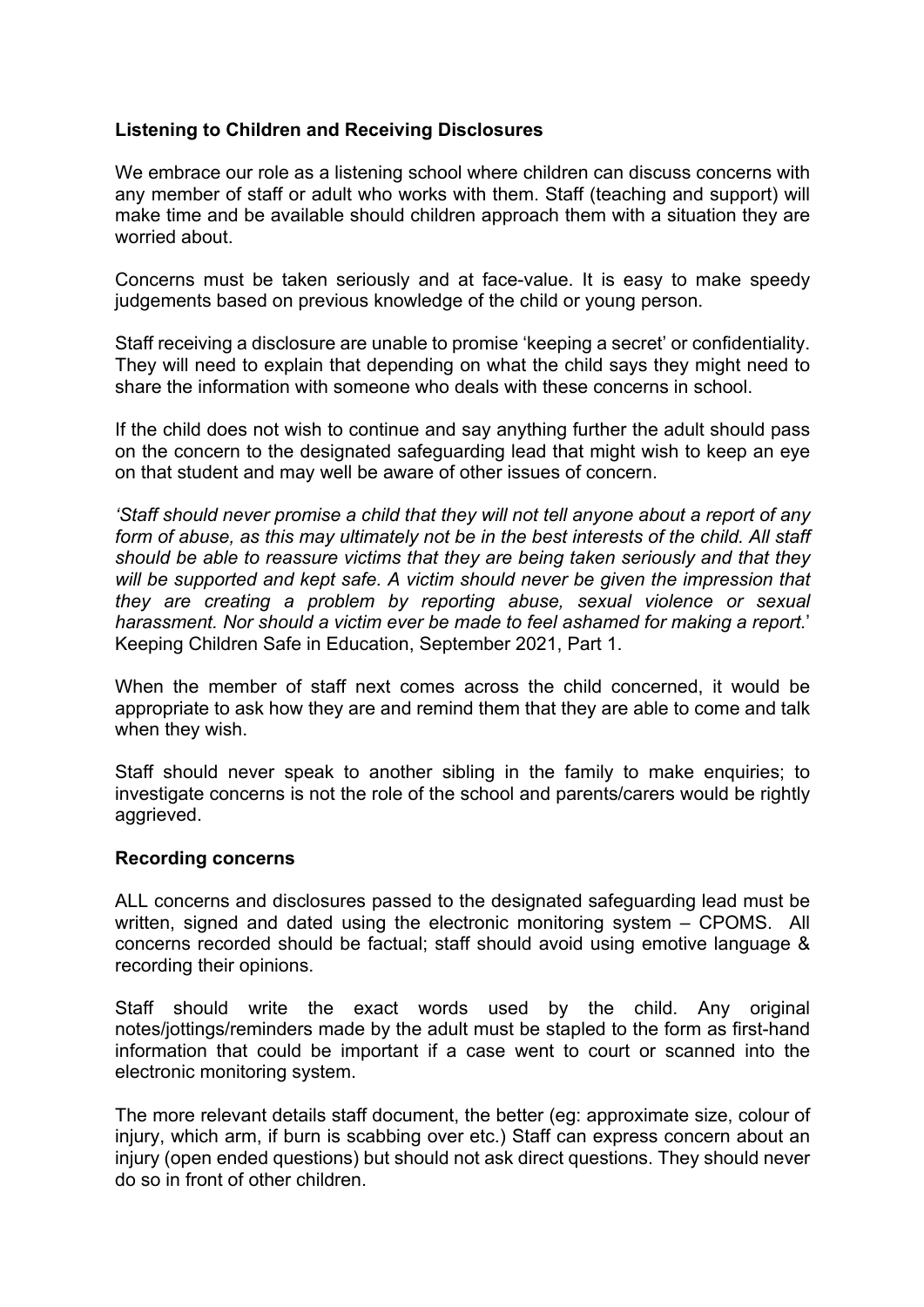#### **Please remember:**

- (I) The child should be allowed to make the disclosure at his/her own pace and in his/her own way.
- (ii) The member of staff should avoid interrupting except to clarify what the child is saying but
- (iii) Should not probe for any information that the child does not volunteer.

#### **Concerns about staff members or other adults in school**

If there is concern about another member of staff or adult working in school, the matter must be passed straight to the Head Teacher. The member of staff concerned must not be spoken to. If the concern regards the Head Teacher, this should be passed onto the Chair of Governors. Further information is included in Section G of this policy and KCSIE 2021, Part 4.

#### **Recording and Response of the designated lead professional**

All information received is stored in the child's 'concern' file. Where this is in electronic form, we provide appropriate levels of access to information. Records are kept securely in locked storage and away from the child's individual school records. (The child's individual file is marked to show the existence of the additional 'concern' file). Our designated safeguarding leads can access these documents in an emergency or in the event of an enquiry for information by the MASH (Multi-Agency Safeguarding Hub) Team, for example.

We keep a simple central 'chronology of significant events' for all children in school, in the event that the MASH make contact about issues beyond school and inform any other concerns in school.

We ensure that records include:

- a clear and detailed summary of the concern
- details of how the concern was followed up and resolved
- notes of any actions taken, decisions reached and the outcome

#### **Discussing concerns with the First Contact Service - 03000 26 79 79**

We use the local authority Referral Form for notifying First Contact of concerns. Early help referrals are completed online using the following link: https://doitonline.durham.gov.uk/service/Early\_Help\_Referral via DCC CRM system.

Procedures and guidance detailing local multi-agency arrangements, including detailed information about the management of individual cases, may be found at www.durham-scp.org.uK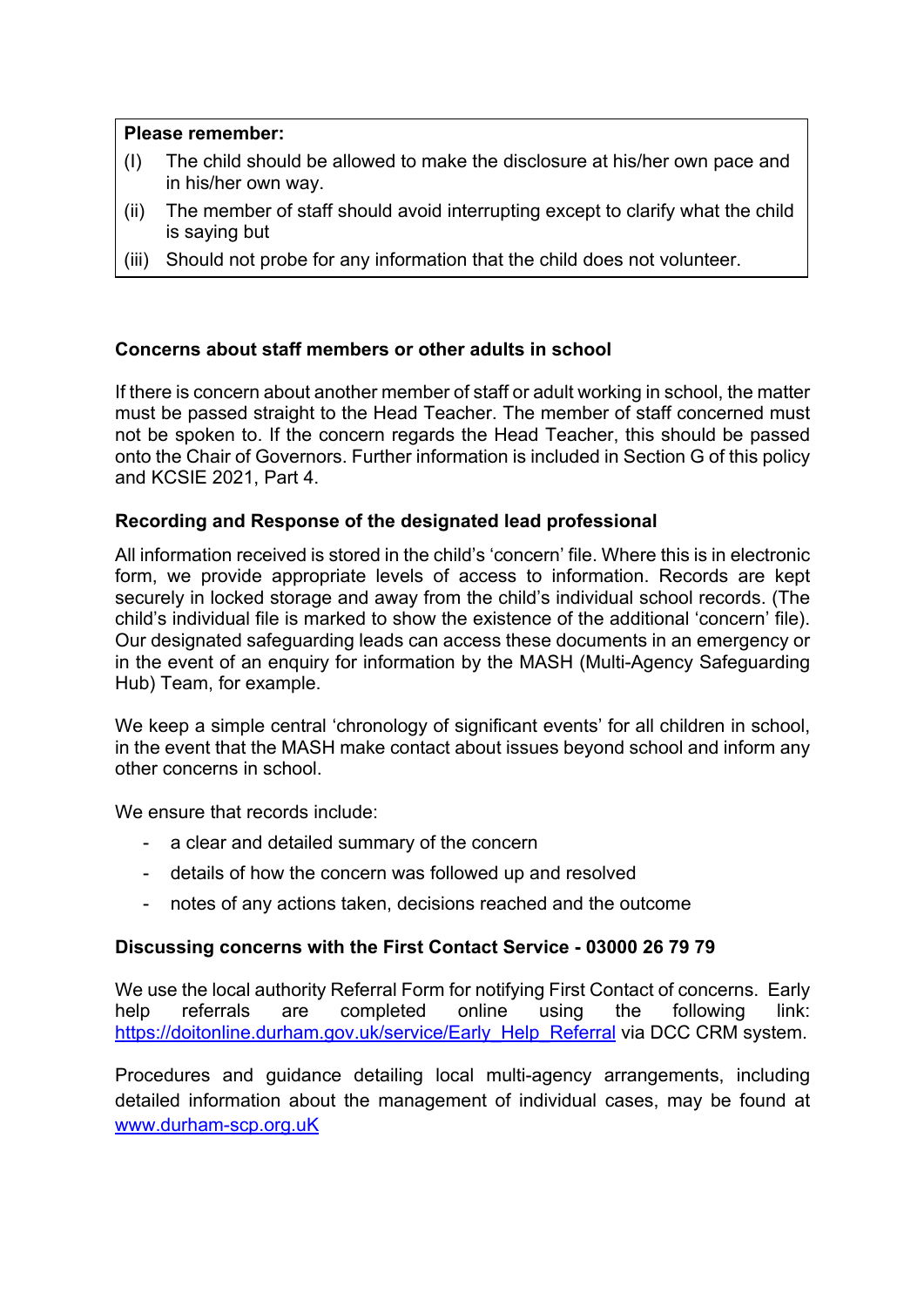If a concern is taken up as a **referral** under section 47: Child Protection, actual or likelihood of significant harm, parents or carers will be informed of this **unless to do so would place the child at further risk of harm.**

If the child requires immediate medical attention staff will accompany the child to the nearest Accident and Emergency Department. First Contact will be informed immediately if the injuries are linked to a child protection matter, so an appropriate paediatrician sees the child. The Director of Children and Young People's Services will be informed, and parents will be notified of the action taken.

If the situation is an emergency and staff are unable to speak to First Contact, we will phone the Police on 101 and ask to speak to a colleague in the Vulnerability Unit concerning a child (see Appendix 9 on guidance about when to contact the police).

### **Police Switchboard: 0345 6060365 or 101**

#### **Ask for the nearest local Vulnerability Unit to school**

#### **Discussions with First Contact will be followed up in writing**

Discussions of concern and requests for support will be followed up in writing, using the referral form. Early help referrals are completed online using the following link: https://doitonline.durham.gov.uk/service/Early\_Help\_Referral via DCC CRM system. A copy is kept on the child's concern file.

If a member of staff feels that the designated safeguarding lead and/or Head Teacher are not taking concerns seriously enough, then it is appropriate for them to tell that person that they are going to consult with First Contact themselves.

**Any staff member** who has a concern about a child's welfare should follow the referral processes set out in Keeping Children Safe in Education 2021, Part 1.

#### **First Contact Service**

firstcontact@durham.gov.uk

**Telephone: 03000 26 79 79**

#### **Attendance at Strategy meetings if assessed to be child protection concern**

Strategy meetings are one of four multi-agency meetings as part of Child Protection processes. Local multi-agency procedures have detailed guidance about these meetings www.durham-scp.org.uk

The threshold document is available on the DSCP website.

School staff may be invited to a strategy meeting. These multi-agency meetings are called to decide whether the threshold for an s47 enquiry should commence to investigate the concerns that have been raised.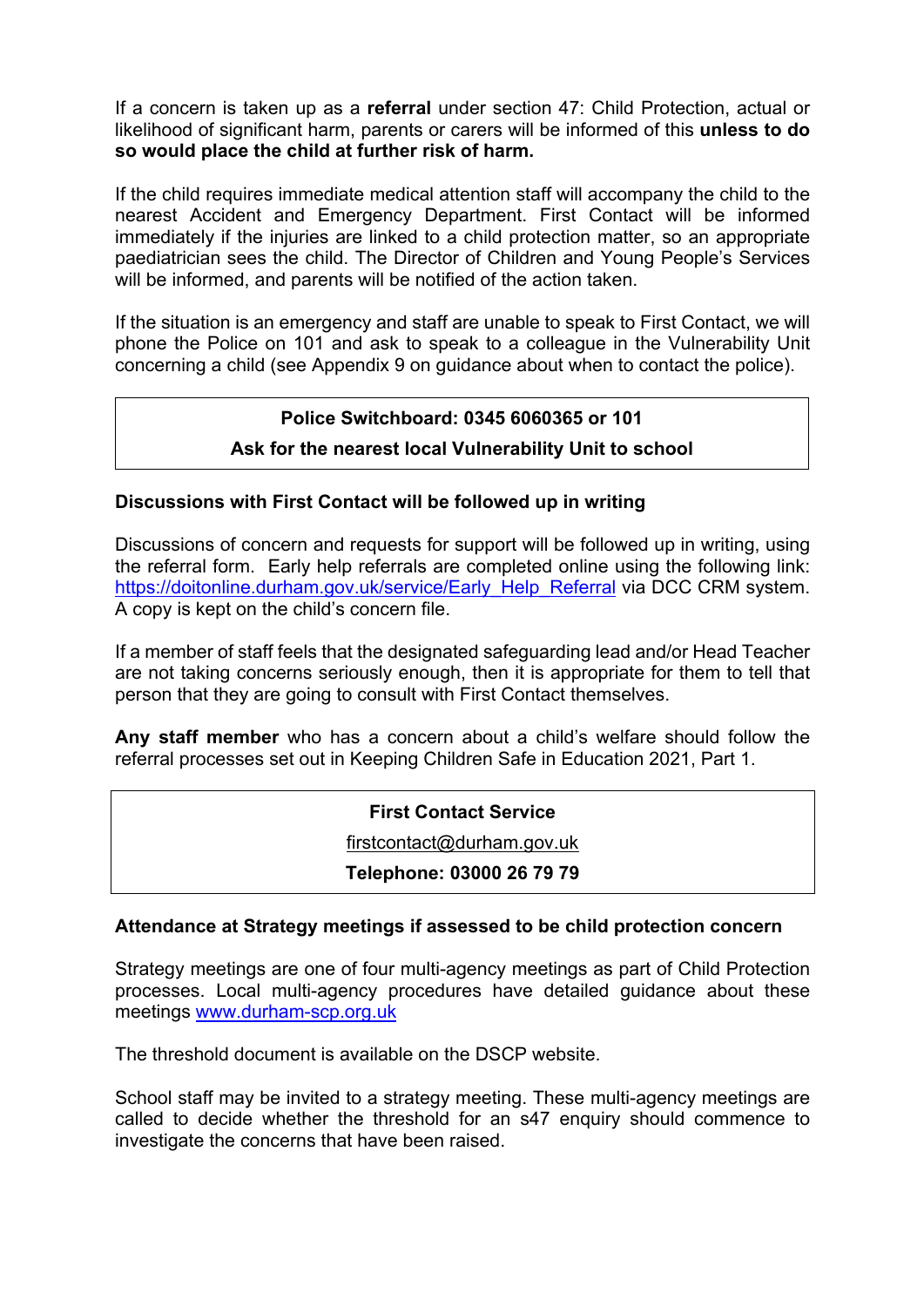These meetings may be called at short notice and appropriate staff from school will attend wherever possible. If the school is the referring agency, they should be invited to attend these meetings. (School may be able to offer a venue if there is a suitable room where confidentiality can be assured).

Staff will make available any handwritten notes, dated and signed, as well as other records from the concern file including the single agency chronology of concerns. Any further written evidence from the child: stories, drawings etc. will be brought to the meeting.

In school, staff will monitor the child discreetly for any further concerns or signs that are worrying, maintain appropriate records and give support and reassurance to the child.

All information should be treated with discretion and confidentiality and shared in accordance with the National Guidance on information sharing and the GDPR and Data Protection Act 2018.

If concerns are not substantiated following the section 47 enquiries, our school will work with other agencies to determine what further support the family and child require. The school will continue to monitor and support the child.

## **C. OVERVIEW: SAFEGUARDING**

## **(1) Definition of 'safeguarding'**

'Keeping Children Safe in Education 2021 defines safeguarding and promoting the welfare of children as:

*'protecting children from maltreatment, preventing the impairment of children's mental and physical health or development, ensuring that children grow up in circumstances consistent with the provision of safe and effective care; and taking action to enable all children to have the best outcomes.* '*Children' includes everyone under the age of 18.'*

## **(2) Safeguarding within this school**

Everyone who encounters children and their families has a role to play in safeguarding children. School staff are particularly important as they are able to identify concerns early and provide help for children, to prevent concerns from escalating. Schools and their staff form part of the wider safeguarding system for children by working with our 3 safeguarding partners in Durham Safeguarding Children Partnership – Durham County Council, Durham Constabulary and the Clinical Commissioning Groups to promote the welfare of children and protect them from harm.

Safeguarding children permeates all aspects of our work as a school, with a preventative role to inform and boost the resilience of all students by enhancing protective factors in their lives.

Accordingly, this policy links with many other related policies in school, including:

**Behaviour**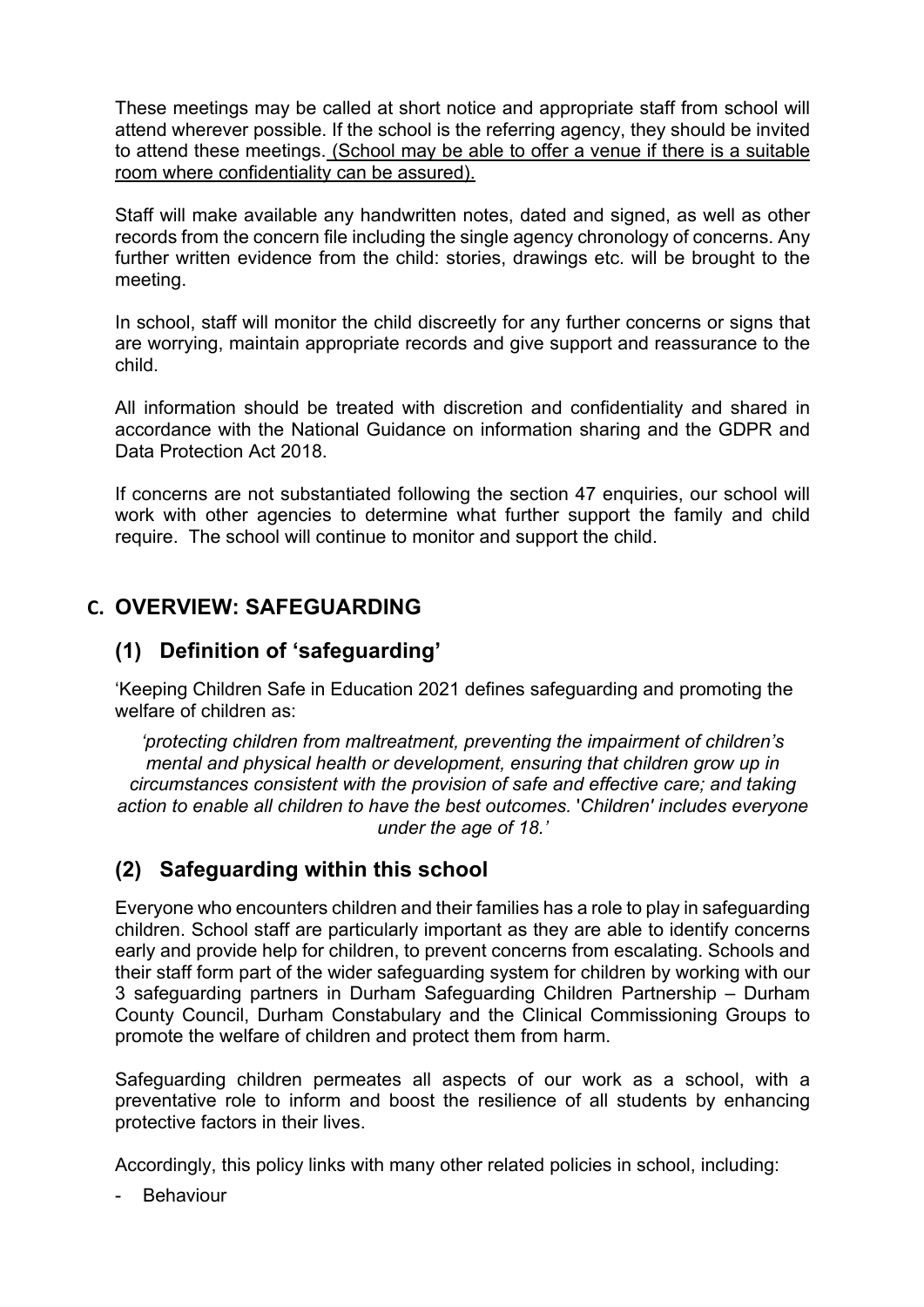- Anti-bullying
- Health and Safety
- Staff Code of Conduct
- Medication in school/First Aid
- Intimate Care
- School Visits
- Online Safety (Durham Schools Extranet Pupils -> Safeguarding -> Online Safety)
- Children with Special Educational Needs (SEN) and Looked After Children (LAC)
- Equal Opportunities
- Relationships, Health and Sex Education

This policy is also linked to local multi-agency safeguarding arrangements. Current, up to date documentation can be found at https://www.durhamscp.org.uk/professionals/ and include:

- Managing Allegations against Staff (Durham online local partnership safeguarding arrangements and policies)
- County Durham Practice Framework: Single Assessment Procedure & Practice Guidance.
- Keeping Children Safe in Education. September 2021

### **(3) Safeguarding throughout school life**

#### **Caring ethos**

We aim to create and maintain **a caring ethos** where all children and adults feel safe, secure and valued. If children feel happy and enjoy school this will encourage good attendance and then create conditions in which they can do their best in every area of school life. Our school operates as a listening school where children can approach adults with concerns. These will be taken seriously and relevant local multi-agency safeguarding procedures followed without delay if there is a risk/likelihood of, or actual **significant harm.**

#### **Curriculum**

Children have access to an appropriate curriculum, including the teaching of Relationships, Health & Sex education, differentiated to meet their needs. This enables them to learn to develop the necessary skills to build self-esteem, respect others, defend those in need, and resolve conflict without resorting to violence. Children learn skills to question and challenge to enable them to make informed choices now and later in life. A protective factor for children is personal resilience including strong social and emotional skills. All work with children which boosts confidence and self-esteem is valuable to protect them from peer pressure and outside influences detrimental to their physical and mental well-being.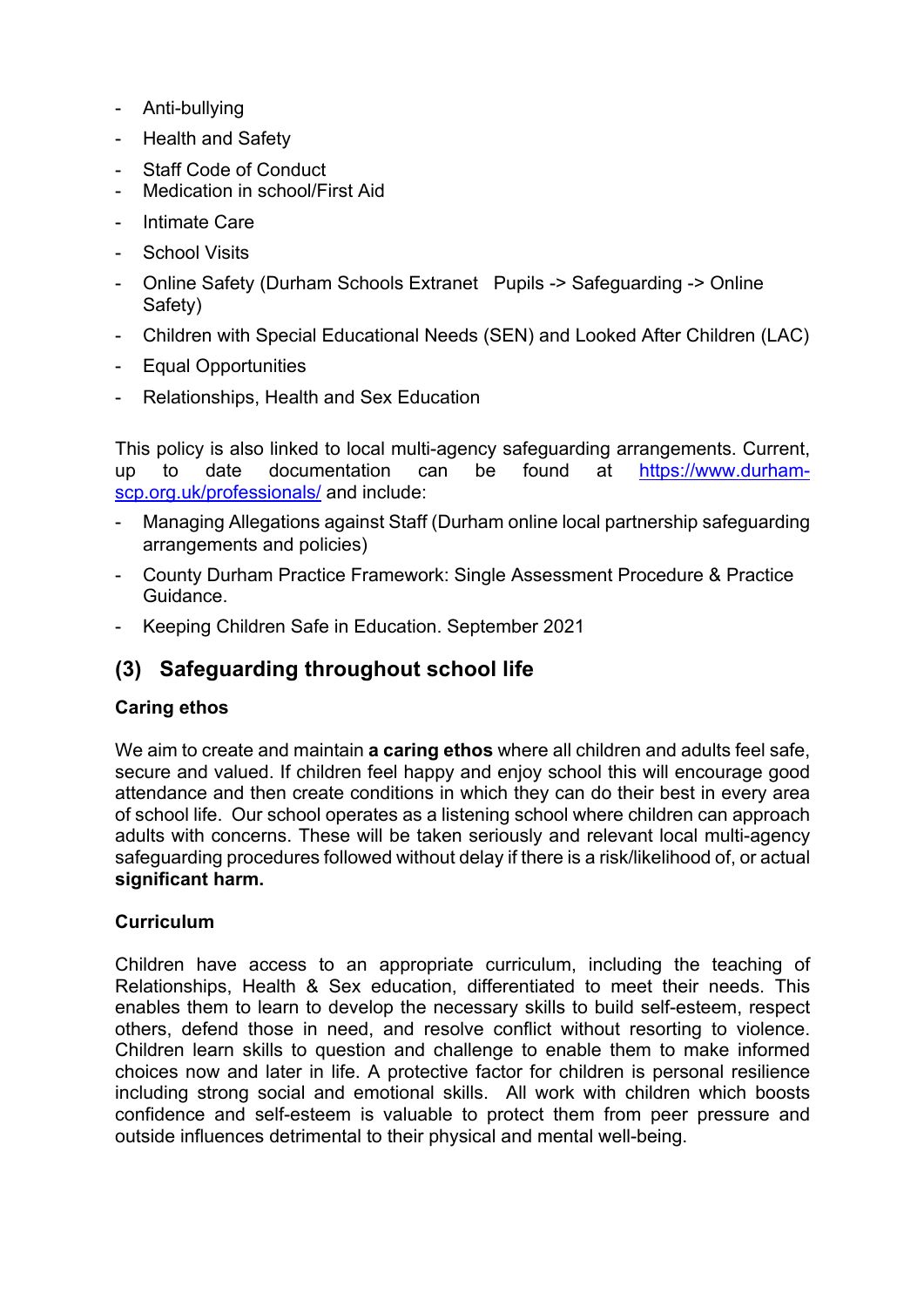Children are encouraged to express and discuss their ideas, thoughts and feelings through a variety of activities and have access to a range of cultural opportunities which promote respect and empathy for others. As part of our Prevent duty under s.26 of the Counter-Terrorism and Security Act 2015, we are aware of the importance of building pupils' resilience to radicalisation by promoting fundamental British values and enabling them to challenge extremist views. Schools can build pupils' resilience to radicalisation by providing a safe environment for debating controversial issues and helping children and young people understand how they can influence and participate in decision-making.

Many areas of the curriculum include age-appropriate opportunities for children and young people to discuss and debate important issues including lifestyles, health, safety and well-being (physical and emotional), family life, child-care and parenting, forced marriage, domestic abuse, religious beliefs and practices as well as human rights issues. Through these, we support children and young people to recognise and manage risk, make safer choices and recognise when pressure from others threatens their personal safety and wellbeing. They can develop effective ways of resisting pressure, including knowing when, where and how to get help.

#### **Universal services and specialist support staff**

The following professionals are also available to support individual children in school:

Newton Aycliffe One Point Hub – 03000 026118 The school nurse – Vicky Sutherland 03000 264355 Attendance and Inclusion Officers – Helen Lyons 03000 265528 Educational Psychologist – Kathryn Bailey 03000 263333 Child and Adolescent Mental Health Service – 01325 529520

The following **visitors** also contribute to our work to safeguard and promote the welfare of our students:

Community police, Jet and Ben stranger danger, Fire Brigade – they attend at least on an annual basis or as and when requested by school.

#### **Childcare Arrangements Before and After School (including extra-curricular activities)**

Breakfast club After-school activities on and off site

These all provide further opportunities for students to develop positive and caring relationships with adults, who themselves will be trained to be aware of signs and behaviours that could suggest concerns. Supportive relationships outside the home, such as those with adults in school and other children, are additional protective factors that boost children's resilience. Staff will always work with children in a professional way and are reminded to respond to disclosures sensitively and appropriately. All adults in school know the names of the designated safeguarding leads and are made aware of their responsibility to pass on any issues of concern without delay and make a written record.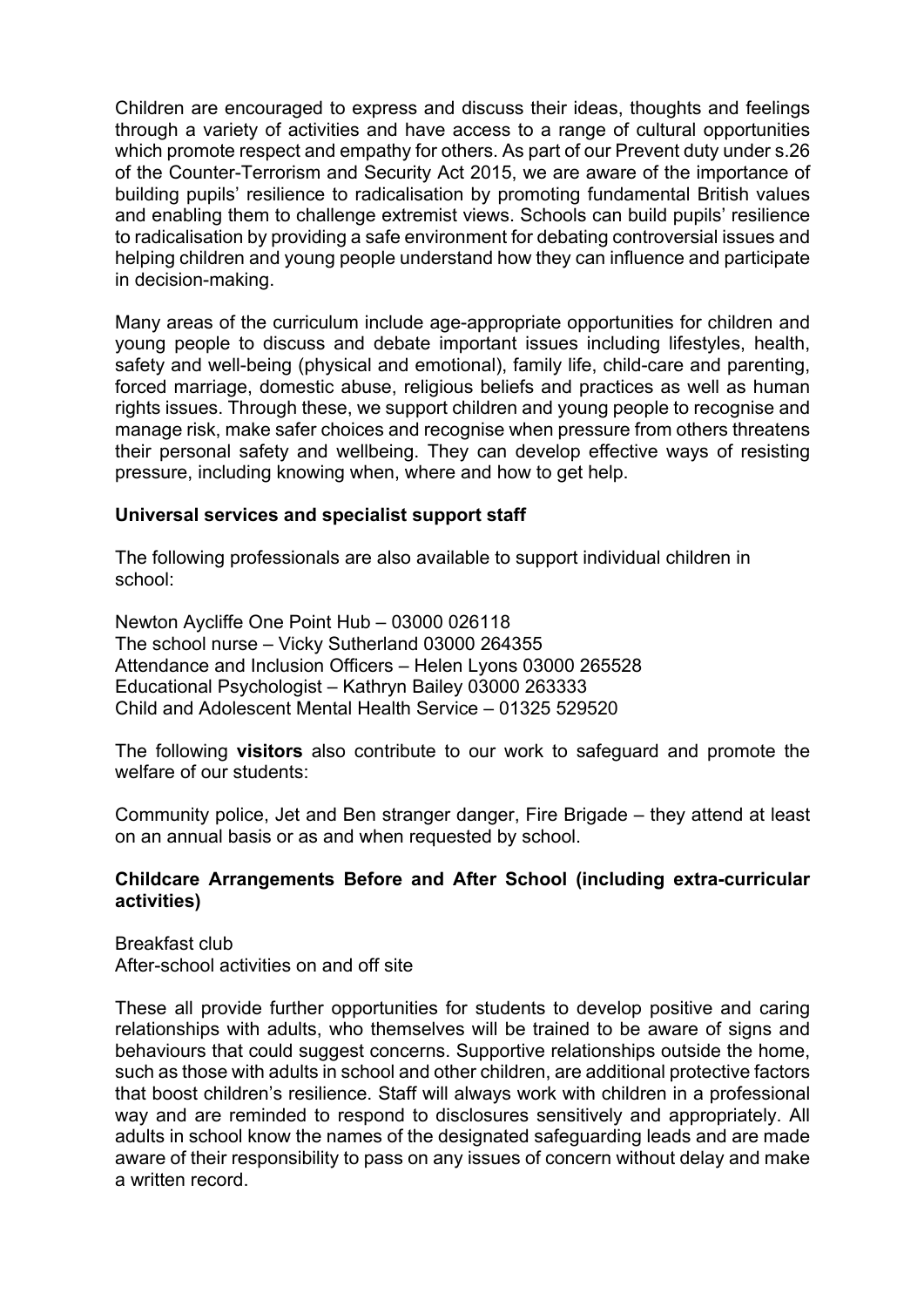#### **Working with parents and carers**

Our school believes in effective communication with parents and carers. We welcome parent/carer views and concerns about the welfare of their children and use this feedback to regularly review our practices. Parental views are obtained in the following ways:

- Annual questionnaires
- Regular Social Media/Facebook surveys
- Termly parents evening
- Nursery Stay and Play sessions

We keep parents informed about important and topical issues, including child protection elements of safeguarding, in the following ways:

- Regular newsletters
- E-mails
- Seesaw announcements
- Social media e.g. Facebook, Instagram & Twitter

We aim to have good working relationships with parents and carers and to work in partnership with them through transparency and honesty. However, we do not forget that their child's needs and welfare are our paramount concern, thus obtaining consent to take matters further is **not** always appropriate. This obligation is set out in our school prospectus/brochure.

## **D. CHILD PROTECTION WITHIN SAFEGUARDING ARRANGEMENTS FOR ALL CHILDREN/YOUNG PEOPLE IN SCHOOL**

There are a series of layers of care and intervention ranging from safeguarding for all/universal services (single-agency activities) through to multi-agency work under the Children's Act 1989 and its amendments:

- $\triangleright$  Safeguarding arrangements in school
- $\triangleright$  Early Help within universal services
- $\triangleright$  More complex cases requiring Early Help
- $\triangleright$  Child in Need consent required as for Levels 2 and 3
- $\triangleright$  Child Protection
- Ø Durham Safeguarding Children's Partnership guidance and procedures (see https://www.durham-scp.org.uk/)

#### **The Durham Children and Young People's Strategy**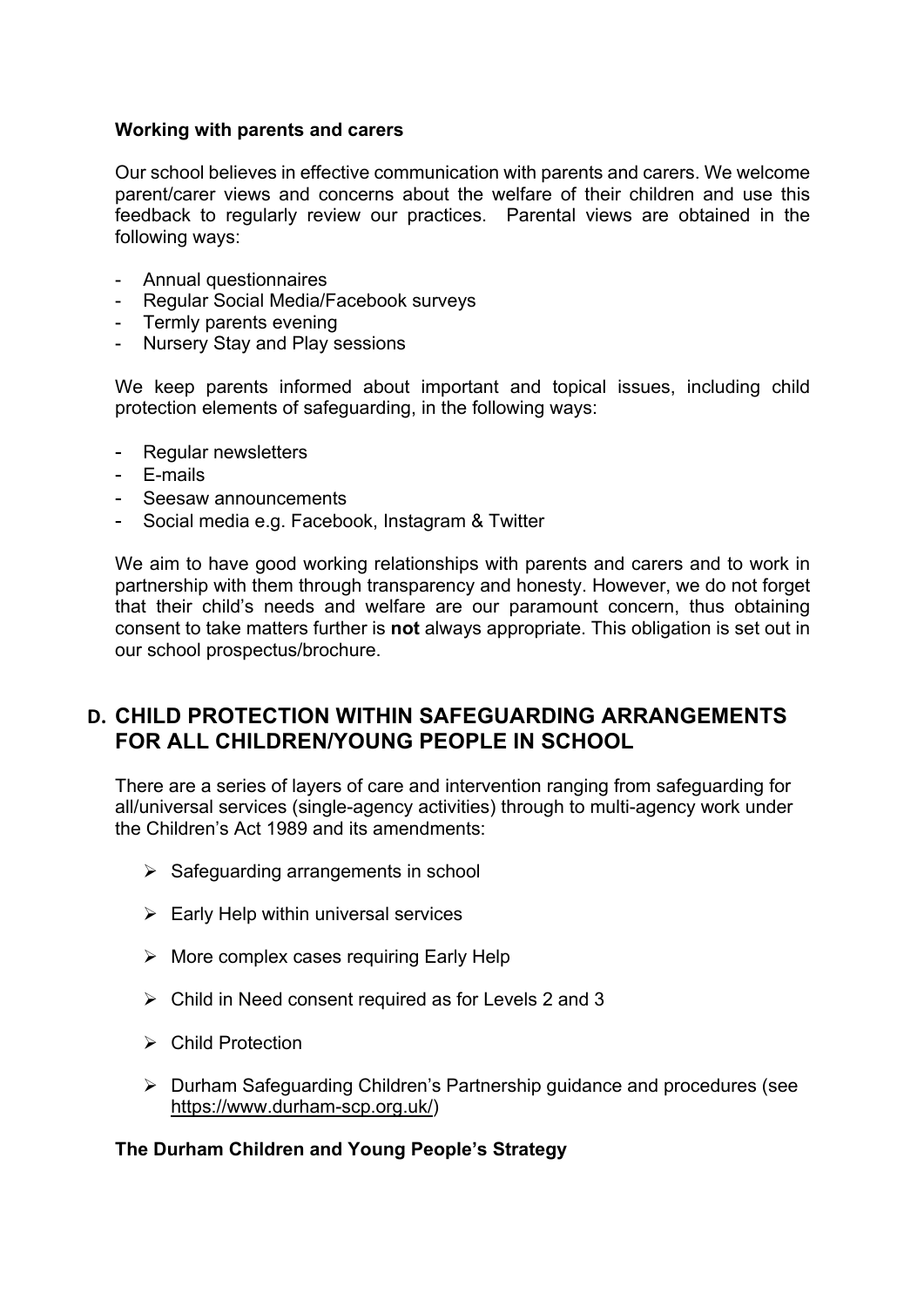The Children and Young People's Strategy 2019-2022 is prepared jointly by all public services, voluntary and community services, including the Council, local health services and the police who work together to improve outcomes for children, young people and their families through the Children and Families Partnership. It can be accessed here:ChildrenAndYoungPeoplesStrategy2019-22.pdf (durhaminsight.info)

## **(1) Life at Home**

The Framework for Assessment triangle, reproduced below, summarises every aspect of a child's life under three headings and is mirrored in the Referral form for First Contact Service.

- Child's developmental needs (How I grow and develop)
- Parenting capacity (What I need from people that look after me)
- Family and environmental factors (My wider world)



Aspects from all three domains combine in home life and staff and adults in school should be mindful of these connections as they work with children and their parents/carers in school.

This school believes that it is essential to work with parents and carers in the best interests of their children. However, good relationships with parents and carers should not detract from our primary concern which is the welfare of children in this school.

Staff are made aware in training of the 'toxic quad.' issues in home life that could have an impact on the way children are parented (Munroe, 2010). The Government research into Serious Case Reviews reveals that the presence of one or more of the following issues could have a detrimental impact on parenting of children in that household: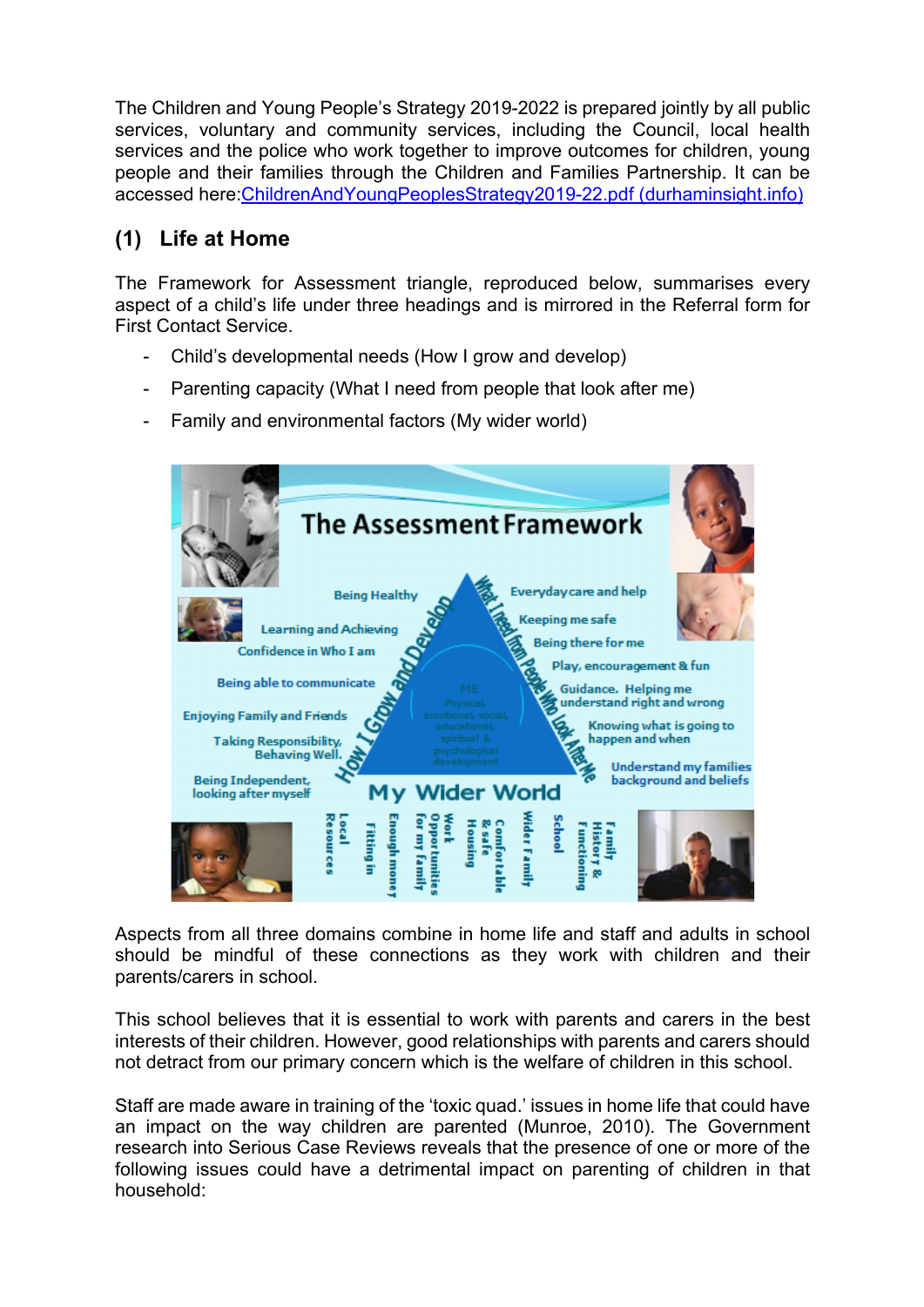- Domestic abuse (violence)
- Substance misuse (alcohol and or drugs)
- Adult mental health
- Learning Disabilities



Neglect is the largest category for children being on the Child Protection list (nationally and in Durham). Durham DSCP have produced new Neglect Practice Guidance (Revised 2017) linked to the Tackling Neglect Multi-Agency Strategy 2017. It can be found here: Early Help Strategy for children, young people and Families (durhamscp.org.uk)

## **(2) Signs and behaviours of concern**

*'All staff should be aware of indicators of abuse and neglect. Knowing what to look for is vital for the early identification of abuse and neglect (see paragraphs 26-30), and specific safeguarding issues such as child criminal exploitation and child sexual exploitation (see paragraphs 32-39) so that staff are able to identify cases of children who may be in need of help or protection"* September 2021, Part 1 (para 20).

**All** of our staff are familiar with KCSIE September 2021 and their responsibilities highlighted within this (paragraphs 20 to 52).

Paragraph 19 of the document emphasises that staff should be particularly alert to the need for early help for the following groups of children:

- is disabled or has certain health conditions and has specific additional needs.
- has special educational needs (whether they have a statutory Education, Health and Care Plan or not).
- has a mental health need.
- is a young carer.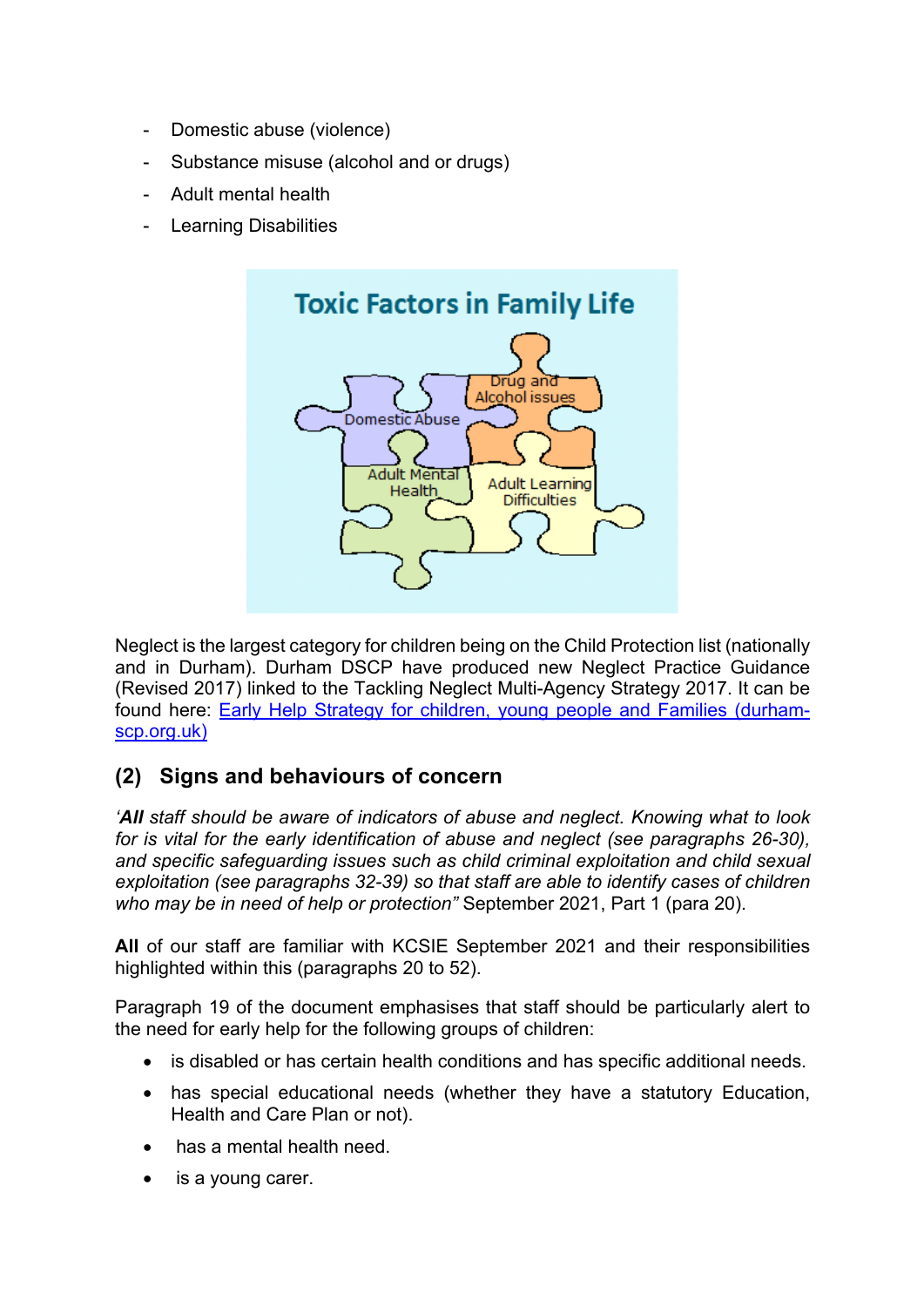- is showing signs of being drawn in to anti-social or criminal behaviour, including gang involvement and association with organised crime groups or county lines.
- is frequently missing/goes missing from care or from home.
- is at risk of modern slavery, trafficking, sexual or criminal exploitation.
- is at risk of being radicalised or exploited.
- has a family member in prison or is affected by parental offending.
- is in a family circumstance presenting challenges for the child, such as drug and alcohol misuse, adult mental health issues and domestic abuse.
- is misusing drugs or alcohol themselves.
- has returned home to their family from care.
- is at risk of 'honour'-based abuse such as Female Genital Mutilation or Forced Marriage.
- is a privately fostered child, and
- is persistently absent from education, including persistent absences for part of the school day.

'*All staff members should receive appropriate safeguarding and child protection training which is regularly updated. In addition, all staff members should receive safeguarding and child protection updates (for example, via e-mail, e-bulletins and staff meetings), as required, but at least annually to provide them with relevant skills and knowledge to safeguard children effectively*'. Keeping children safe in education, September 2020, Part 1 (para 14).

In our school we do these regular updates through:

- Termly Case study discussions
- Weekly staff briefings

Our school understands that it is best practice to discuss concerns with parents/carers before contacting First Contact Service (providing this does not present a delay), unless by doing so the child would be put at further risk of harm. First Contact Service: 03000 267979.

Anyone can make a referral. When referrals are not made by the designated safeguarding lead, the designated safeguarding lead should be informed, as soon as possible, that a referral has been made.

#### **Where a child is suffering, or is likely to suffer from harm, it is important that a referral to children's social care (and if appropriate the police) is made immediately.**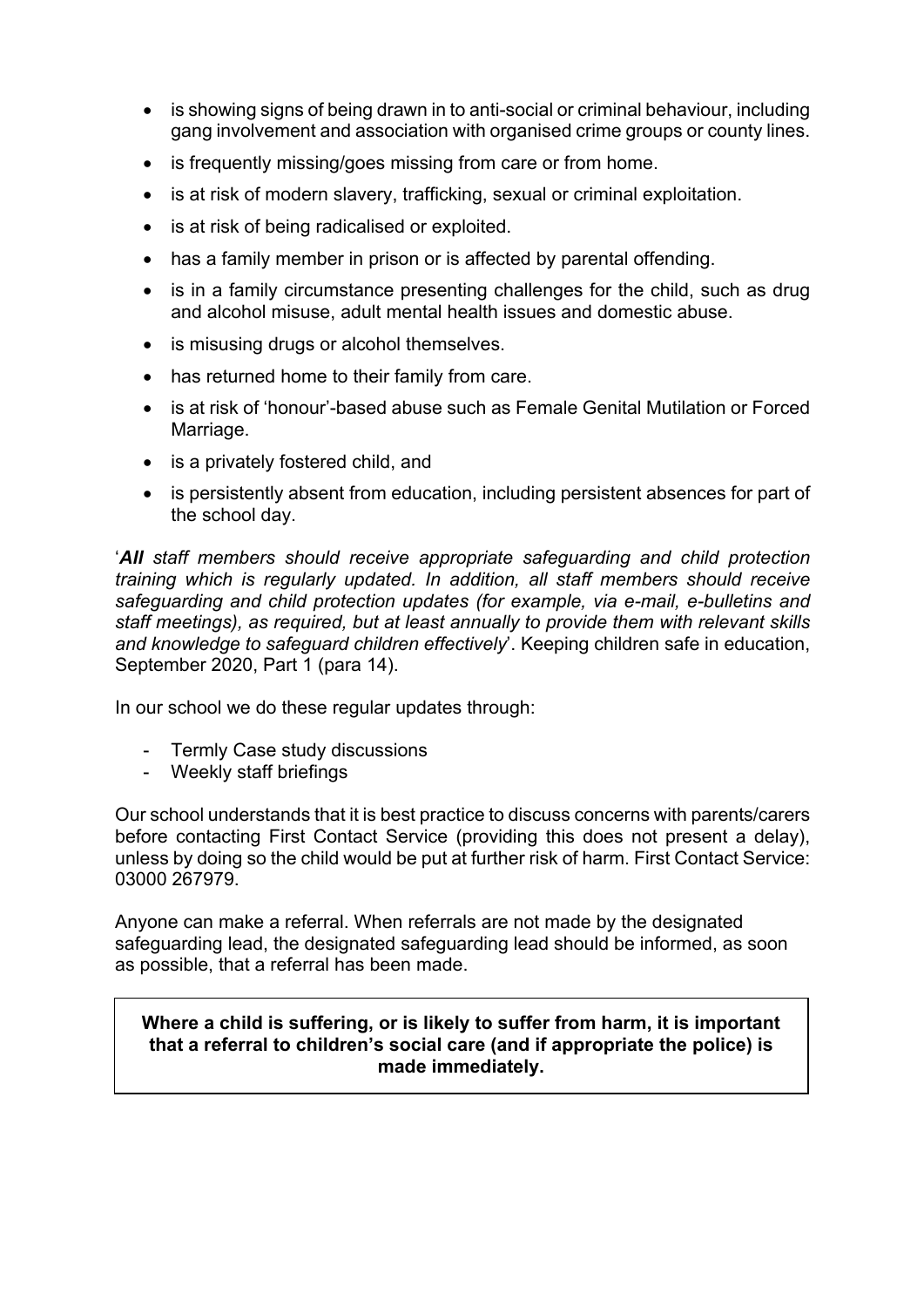## **(3) Single Assessment Procedure & Practice Guidance**

'*All staff should be prepared to identify children who may benefit from early help*' Keeping children safe in education, September 2021 (para 8). This relates to work with other universal agencies and following DSCP procedures and guidance (see https://www.durham-scp.org.uk/). Our school is aware that '*no single practitioner can have a full picture of a child's needs and circumstances*'. Also, that '*if children and families are to receive the right help at the right time, everyone who comes into contact with them has a role to play in identifying concerns, sharing information and taking prompt action*'. KCSIE 2021 (para 3).

This school works with the consent of parents and carers to jointly undertake assessments where an unmet need has been identified. However, we are aware from the document, 'A Guide for Professionals on the Sharing of Information' (Durham, 2014) that it may be necessary to meet with other services and agencies even if this consent for a 'Team around the Family' meeting is not forthcoming. These professionals' meetings are important to share concerns, suggest ways forward along with further work to encourage participation by parents/carers in early help processes.0-19 Hubs, One Point colleagues and Early Help Advisers are also a useful source of advice in these circumstances.

Team around the Family (TAF) is an early means of intervention to provide appropriate advice and support for the parents/carers and young person by working with appropriate local agencies through Team around the Family arrangements. See www.durham-scp.org.uk

Newton Aycliffe One Point Hub – 03000 261118

#### Durham Multi-Agency Safeguarding Hub (MASH)

Where concerns are identified as amber or red on the Durham Staircase, our school will cooperate promptly and fully, with relevant information, to inform further assessments undertaken by the MASH team. Durham-Council-Document-FINAL-09- 09-20-V6-1-003.pdf (durham-scp.org.uk)

### **(4) Child in Need**

Section 17 of the 1989 Children Act Working Together to Safeguard Children 2018

*"A child in need is defined under the Children Act 1989 as a child who is unlikely to achieve or maintain a reasonable level of health or development, or whose health and development is likely to be significantly or further impaired, without the provision of services; or a child who is disabled. Local authorities are required to provide services for children in need for the purposes of safeguarding and promoting their welfare. Children in need may be assessed under section 17 of the Children Act 1989"* KCSIE 2021 (para 65).

This school recognises the importance of this early support and intervention work in more complex cases undertaken with the consent of parents and carers and follows the Durham Threshold Guidance document, which includes the "Durham Staircase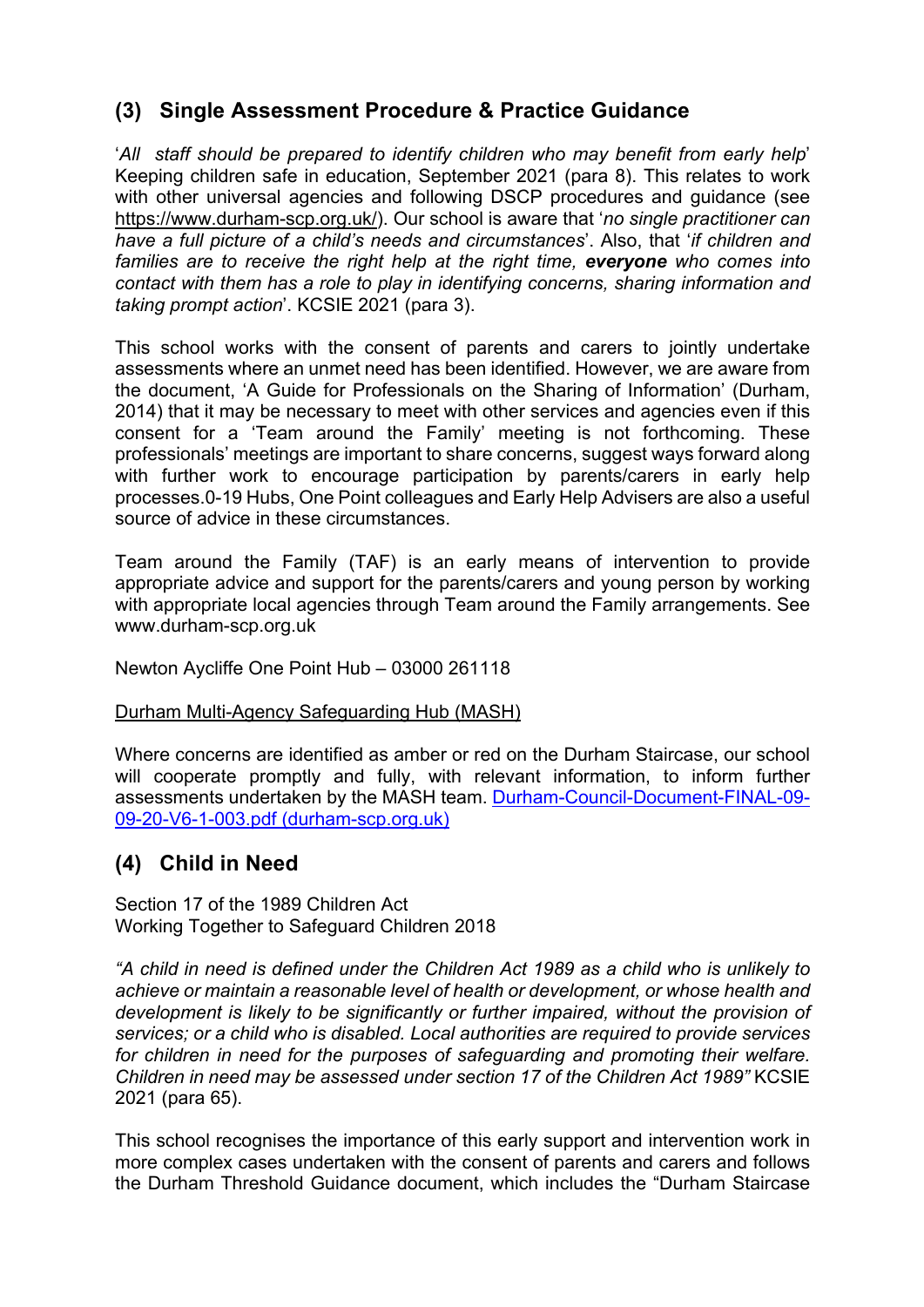and Continuum of Need Model. Durham-Council-Document-FINAL-09-09-20-V6-1- 003.pdf (durham-scp.org.uk)

## **(5) Child Protection and Significant Harm**

Section 47 of the 1989 Children Act Working Together to Safeguard Children 2018

*'Local authorities, with the help of other organisations as appropriate, have a duty to make enquiries under section 47 of the Children Act 1989 if they have reasonable cause to suspect that a child is suffering, or is likely to suffer, significant harm. Such enquiries enable them to decide whether they should take any action to safeguard and promote the child's welfare and must be initiated where there are concerns about maltreatment. This includes all forms of abuse and neglect, female genital mutilation, or other so-called 'honour'-based abuse, forced marriage and extra-familial harms like radicalisation and sexual exploitation*.' KCSIE 2021 (para 66)

Significant harm is where some children are in need because they are **suffering, or likely to suffer, significant harm**. This is the threshold that justifies compulsory intervention in family life in the best interests of children.

## **(6) Prepare for the unexpected**

Our staff are aware from their training that some children might display worrying signs/symptoms or disclose information suggesting abuse, when they have never previously given rise to concern. Staff must contact the designated safeguarding lead for child protection **without delay** so concerns can be discussed with First Contact Service as soon as possible. In all cases, it should be borne in mind that other siblings might be at risk in the household as well as the one presenting concerns in school. '*Staff working with children are advised to maintain an attitude of 'it could happen here' where safeguarding is concerned. When concerned about the welfare of a child, staff should always act in the best interests of the child*'. KCSIE 2021 (para 55).

## **(7) Low Level Concerns**

Please see: KCSIE 2021 (Para 407-426) and Appendix 7

As part of our safeguarding culture where ALL concerns regarding adults are shared responsibly in line with our school's safeguarding reporting systems and will be recorded in writing and held securely on our electronic system, CPOMS. Records will be reviewed so that potential patterns of concerning, problematic or inappropriate behaviour can be identified and appropriate actions taken.

We will ensure that:

- staff are clear about what appropriate behaviour is, and are confident in distinguishing expected and appropriate behaviour from concerning, problematic or inappropriate behaviour, in themselves and others;
- staff know how to share any low-level safeguarding concerns and are empowered to do so;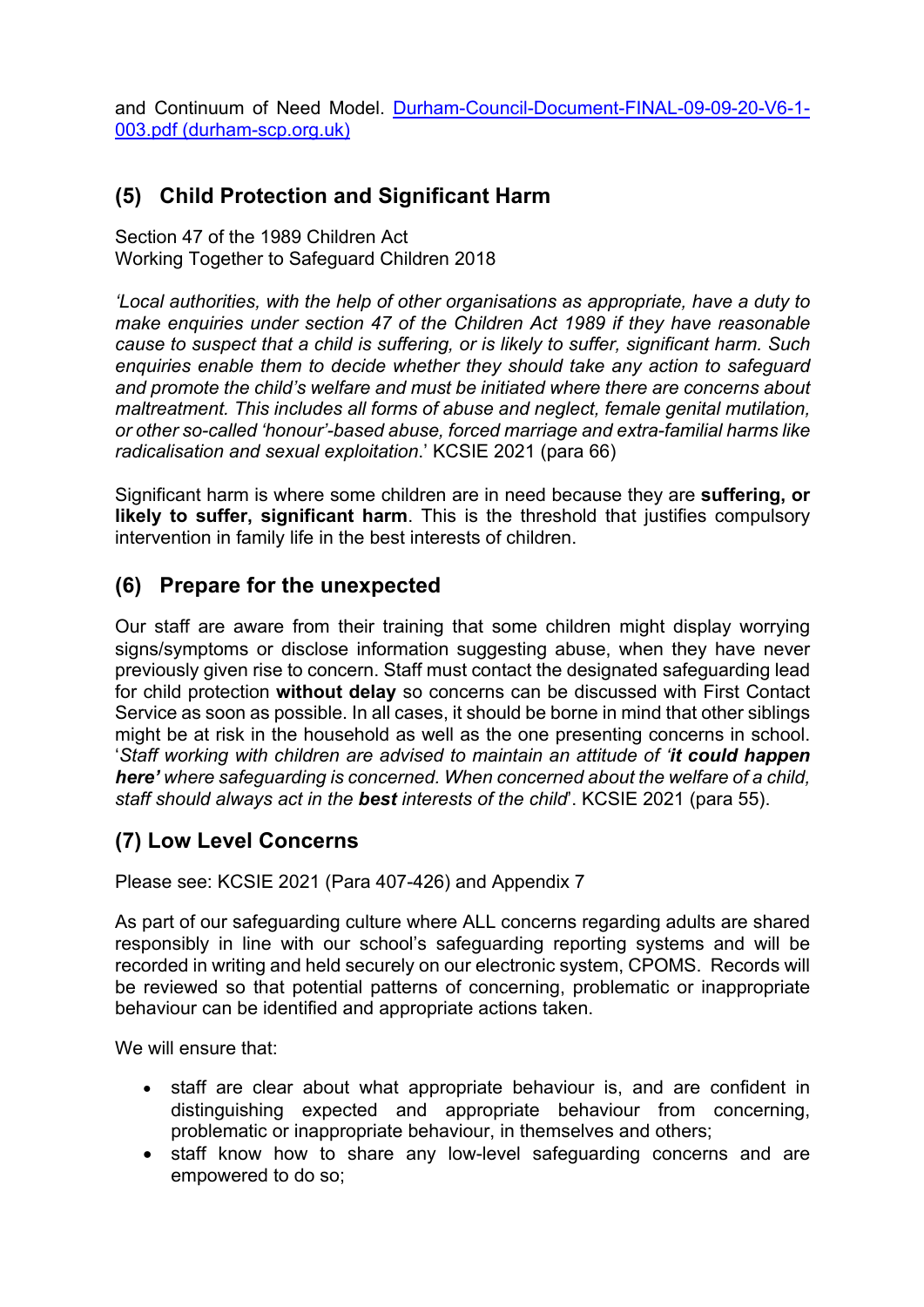- unprofessional behaviour is addressed and the individual is supported to correct it at an early stage;
- we will provide a responsive, sensitive and proportionate handling of such concerns when they are raised;
- we will use concerns to help identify any weakness in the school safeguarding system.

We will instil a culture where staff feel safe to report any concerns using our safeguarding reporting system identified in this policy. We would also encourage the staff member themselves to report any behaviour that could be classed as a low level concern. Where the report has been made by a third party, as much evidence as possible will be gathered by the head teacher/principal from the person reporting the concern, the individual named and any witnesses. All of this will be recorded to determine whether any further action needs to be taken alongside a recorded rationale as to the decisions taken.

In the case of reports about supply staff and contractors, we will report any concerns to their line managers so that any concerning, problematic or inappropriate patterns of behaviour can be identified.

We will retain information regarding low level concerns until the member of staff/volunteer/person leaves school's employment.

Low level concerns will not be recorded on any references given unless they meet the threshold for reporting to the LADO.

#### *Please refer to our Low Level Concerns Policy and reporting form.*

## **E. MULTI-AGENCY WORK IN CHILD PROTECTION**

See Appendix 4: Summary of multi-agency meetings

For up to date school responsibilities and LA arrangements and procedures please see the local partnership website - https://www.durham-scp.org.uk/professionals/

### **(1) Initial Child Protection Conference: school responsibilities**

See local partnership procedures for more details, https://www.durhamscp.org.uk/professionals/.

Following the final strategy meeting (some complex cases like forced marriage, fabricated and induced illness and organisational abuse may require several strategy meetings) a decision might be made to hold an Initial Child Protection Conference. This work continues within Family First teams within the County.

A conference will be called if there is thought to be an on-going risk or likelihood of significant harm to the child(ren). The date will be within **15 working days** after the last strategy meeting.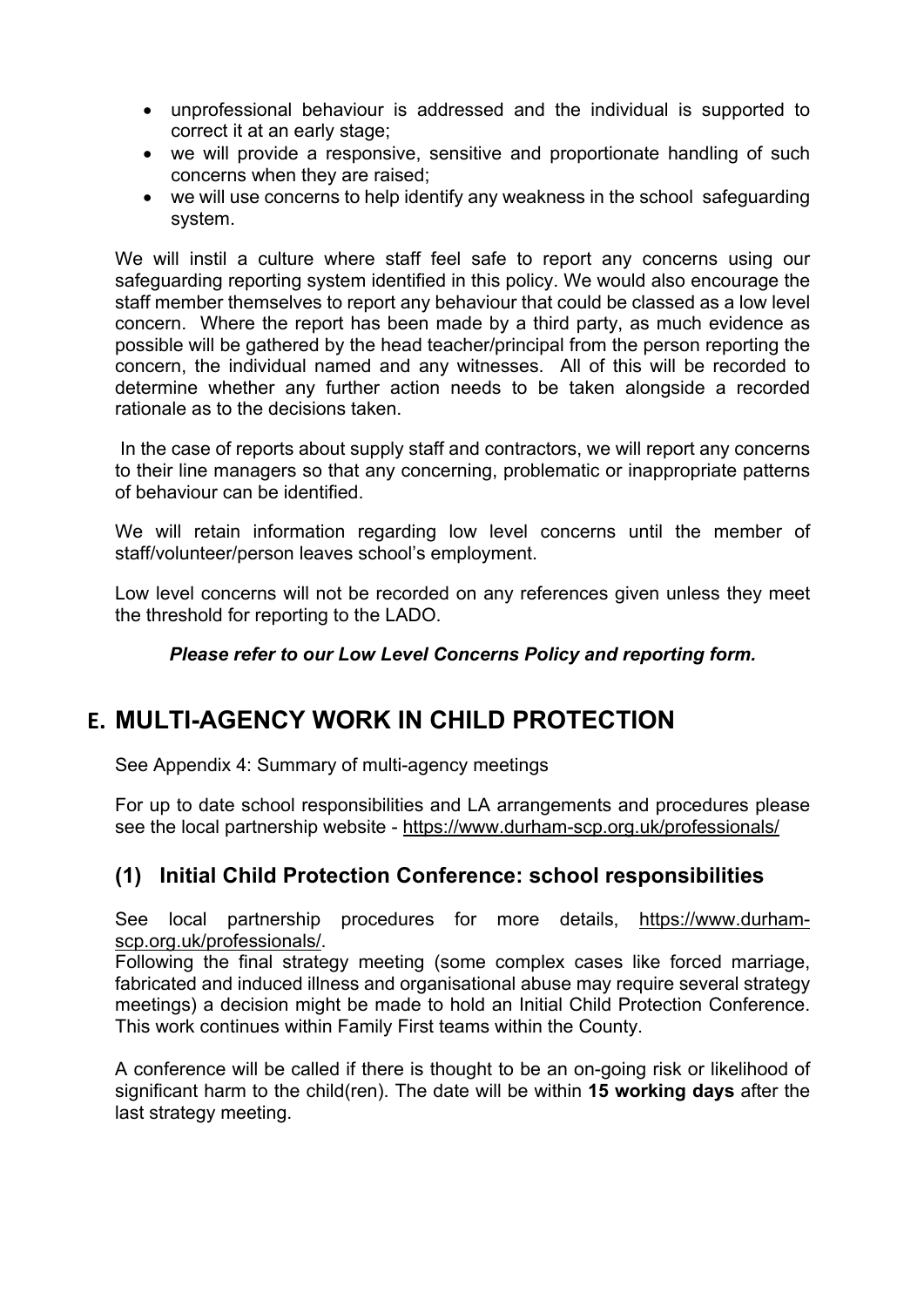#### **Attendance at Conference**

It is understood that appropriate school staff should make every effort to attend (unless the date coincides with school holidays).

#### **Preparation of a report**

Schools would be expected to prepare a report and may wish to amplify and develop information provided on the referral form https://www.durhamscp.org.uk/professionals/ as the basis of their report.

#### **Chronology of significant events**

A single-agency chronology should also be produced for this meeting using the template available on the DSCP website: https://www.durhamscp.org.uk/professionals/. The detailed 'in house' school chronology should be streamlined to include key relevant incidents noted by school.

#### **Sharing of the report**

The report should be shared with parents/carers of the child at least **two working days** before the conference. Part of the report may also be shared with the young person, where age-appropriate. This will give the family a chance to question or clarify any issues raised within the report prior to the conference.

The report will be passed to the Conference Clerk via the e-mail system ready for dissemination to other professionals attending the conference.

### **(2) Membership of a Core Group**

(See partnership safeguarding arrangements and procedures - https://www.durhamscp.org.uk/professionals/) This school recognises that membership of a core group is a responsibility that necessitates time and commitment to attend regular meetings and complete the work detailed in the Child Protection Plan.

The merged multi-agency chronology will be regularly updated as part of this on-going work.

## **(3) Review Child Protection Conference**

The school will complete the relevant report for the first review conference, after 10 weeks and for any subsequent reviews at intervals of 5 months. The report will detail work undertaken by the school with parents/carers and the child to complete the tasks assigned in the Child Protection Plan. This report should be shared **7 days** before the conference takes place. This report will detail the progress made towards the tasks outlines on the Child Protection Plan.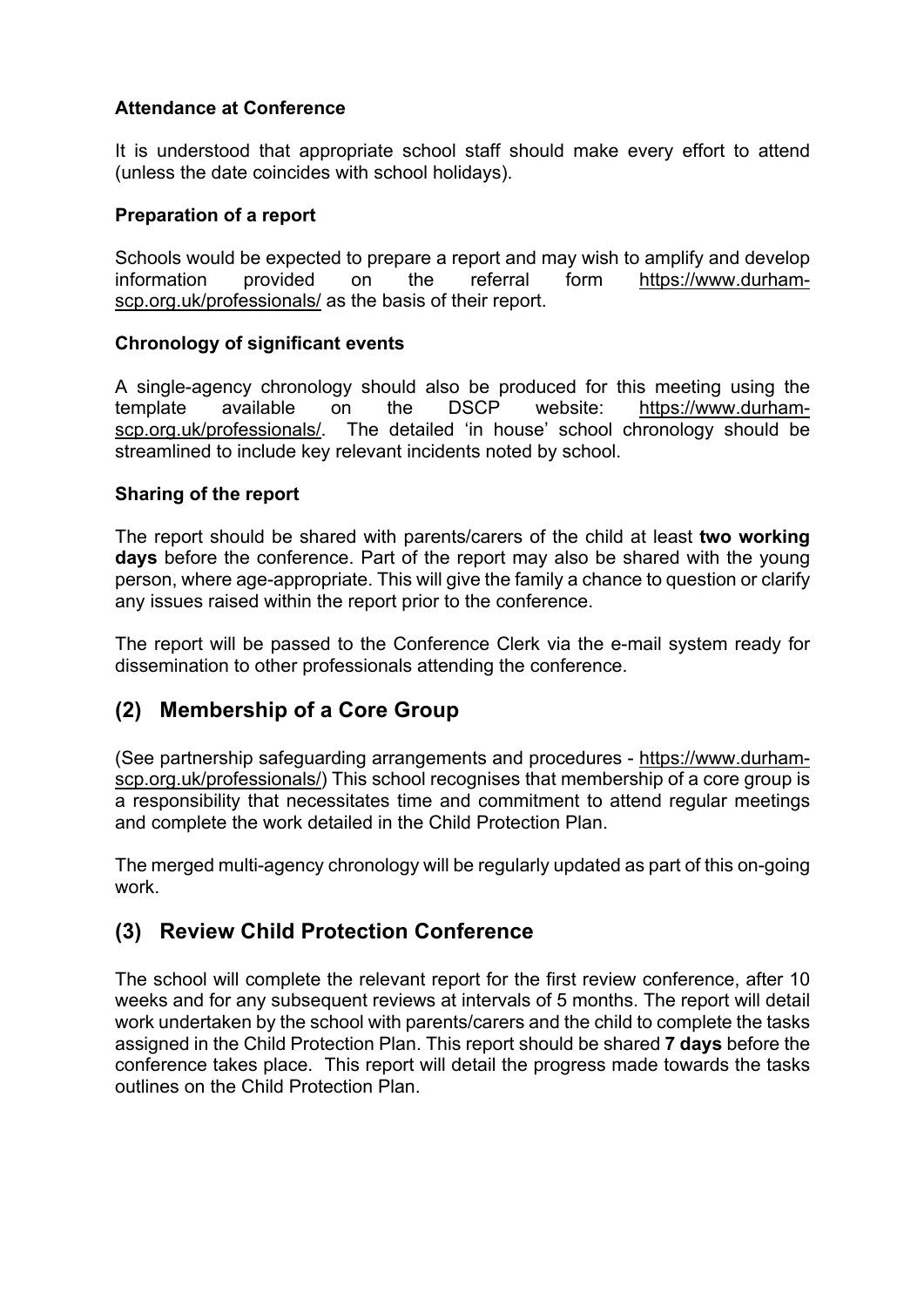## **F. INFORMATION-SHARING**

Staff at our school are aware of the need to share information appropriately. KCSIE 2021 (Para 105-113)

See Appendix 5 - Information Sharing July 2018 (HM Government)

If there are concerns that sharing of information with individuals could result in significant harm to any individual, legal advice should be sought before the information is shared.

Our school takes care to ensure that information about a child is only given to the appropriate external people or agencies. Staff will take names and ring back via a main switchboard if unsure. All staff within school will be aware of the confidential nature of personal information about a child and the need for maintaining confidentiality. They will seek advice about parental responsibility issues if unsure.

#### **Parents/Carers**

Staff and Head Teacher must **not** automatically contact parents if there is a disclosure by the child or there are other concerns that the child may be at risk of significant harm. Rather schools should discuss concerns with the First Contact Service. Information should not be shared with parents if there was a likelihood that by doing so it might place the child at further risk of harm.

Parents must be aware that once matters have been referred to the First Contact Service the school can only explain the procedure and is not able to give 'progress reports' on the case.

#### **School staff**

There is a delicate balance to be struck between alerting members of staff to the concern about the child and the need to protect the child from too many people knowing. Information should only be divulged on a 'need to know' basis. Other members of staff need to know sufficient detail to prepare them to act with sensitivity to a distressed pupil. They do not need to know details.

#### **Children transferring to another school**

When a child on the Child Protection List moves to another school the designated lead professional will inform the new school immediately and arrange the handover of confidential information securely and separately from other records.

If a child for whom there are other existing serious concerns transfers to another school, the new receiving school will be informed immediately, and written records will follow. Both schools should maintain evidence of the secure transfer and receipt of information. Schools that both use CPOMS should transfer this information electronically.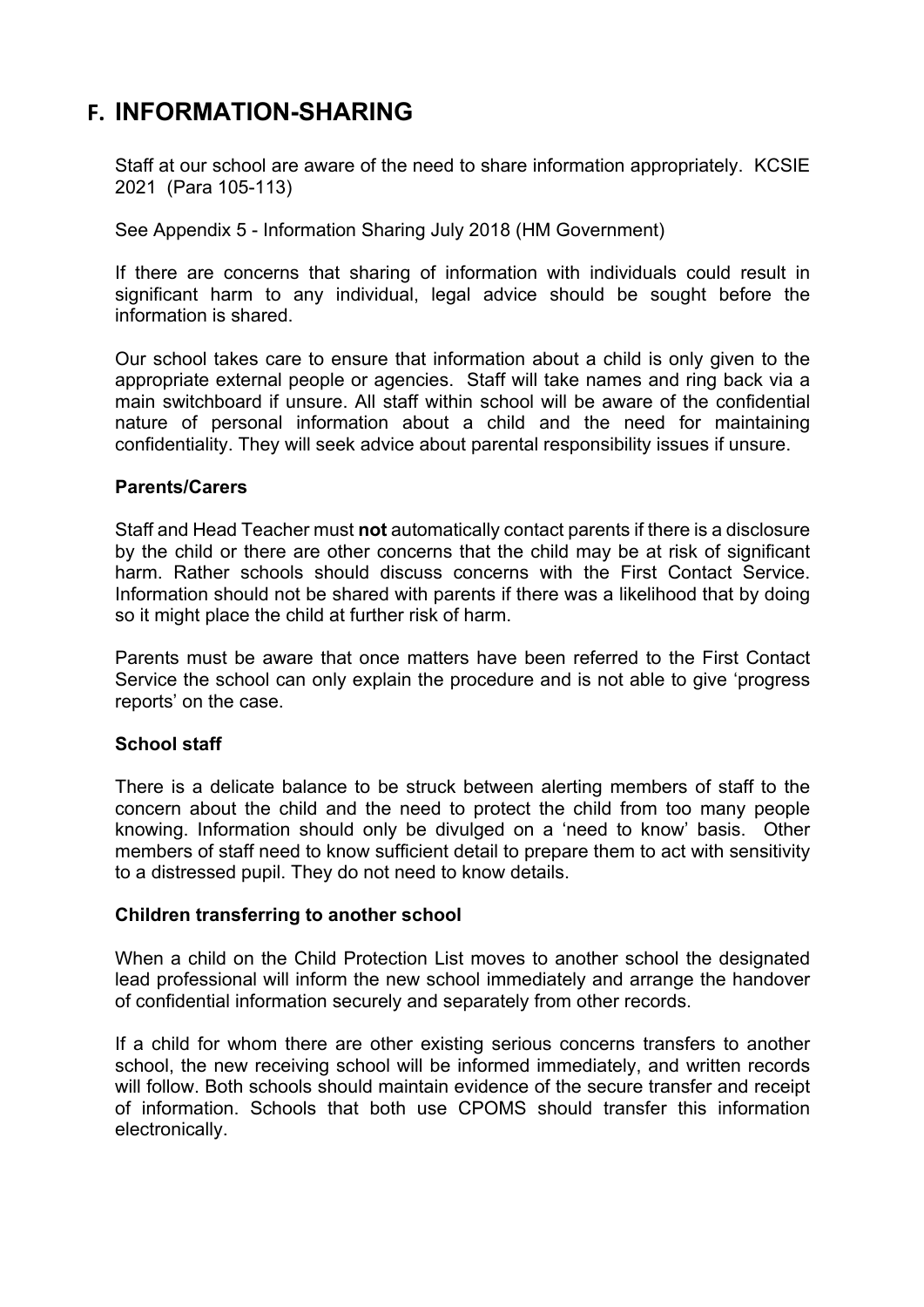Data that is not being transferred to another school should be kept in line with the school's Data Retention Policy, e.g. electively home educated pupils or moving to full time employment.

#### **County Guidance and protocols**

See DSCP website for further details, 'Information sharing' - www.**durham**-scp.org.uk and the **National Guidance on information sharing and the GDPR and Data Protection Act 2018.**

National Guidance on Information Sharing Advice for Practitioners https://assets.publishing.service.gov.uk/government/uploads/system/uploads/attach ment data/file/721581/Information sharing advice practitioners safeguarding serv ices.pdf

**Further advice about legal issues is available from Corporate Legal Services** 

## **G. ALLEGATIONS AGAINST TEACHERS AND OTHER STAFF**

See Part 4 of Keeping Children Safe in Education September 2021. There is an extensive section in the DSCP online Child Protection Procedures (under Core Procedures).

Allegations of abuse by adults and peers in schools must be investigated in accordance with the DSCP procedures, and when dealing with any allegation against adults and peers, it is vital to keep the welfare of the child as the central concern. However, as in all child protection issues, a balance needs to be struck between supporting and protecting the child and keeping the effects of possibly false allegations to a minimum. Thus, urgent consideration should be given to the substance of the allegations.

#### **Receiving an allegation**

On receiving an allegation, the Head Teacher will proceed in line with recognised procedures - consulting immediately with LA officers (LADO, Local Authority Designated Officer, see contact details at front of policy) and/or informing the First Contact Service. If the LADO is unavailable there should be no delay in discussing with First Contact. **The Head Teacher must not start to investigate.**

If an allegation is made for a person not directly employed by the school recognised procedures should be followed, e.g. a supply teacher, sports coach etc. Under no circumstances should a school cease the use of a supply teacher, sports coach etc. due to safeguarding concerns without liaising with the LADO. (See KCSIE 2021 Para 356-359)

Allegations regarding the Head Teacher should be passed to the Chair of Governors. Should this lead to delay, the person receiving details of the allegation should follow the advice above and report the matter immediately to the LADO and First Contact Service. At this stage the Head Teacher should not be informed of the allegation (the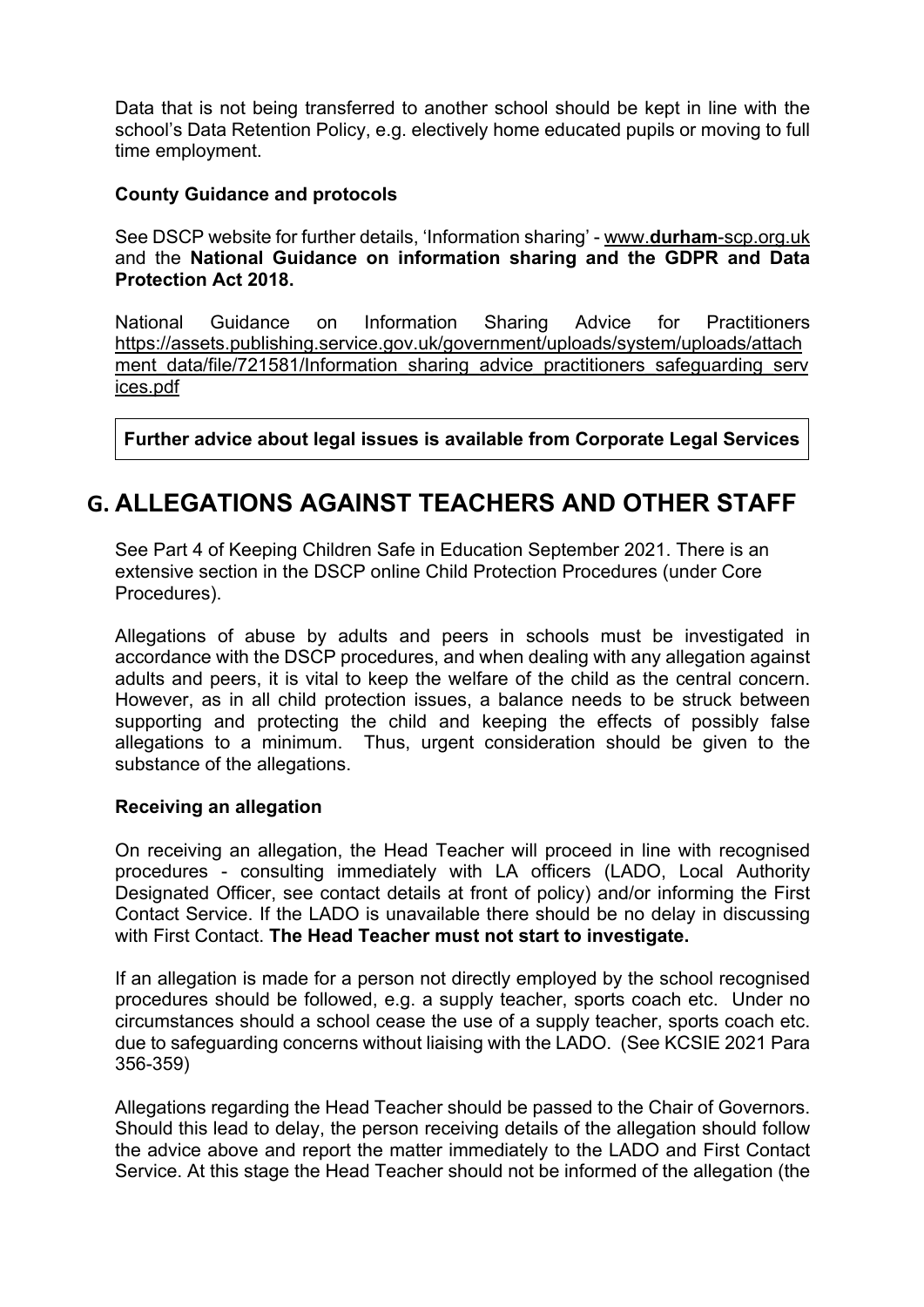same process as for any member of staff or adult in school). The Chair of Governors should be informed as soon as possible and asked to contact the LADO.

Where it is suspected that a crime has been committed, then the matter should be reported to the police with immediate effect.

#### **Local Authority Designated Officer (LADO)**

Sharon Lewis / Louise Brookes 03000 268835

**First Contact Service**

03000 26 79 79

#### **CYPSLADOSecure@durham.gov.uk**

#### **Carrying out an investigation**

Investigations will be carried out by the appropriate agencies.

In dealing with any allegation the Head Teacher and governors need to balance:

- The seriousness of the allegation.
- The risk of harm to pupils.
- Possible contamination of evidence.
- The welfare of the person concerned.

Suspension of the member of staff/adult in school will be considered:

- (a) if there are any grounds for doubt as to the suitability of the employee to continue to work
- (b) where suspension may assist in the completion of an investigation.

Suspension will be carried out in line with LA/Trust guidelines. Head Teachers should contact Human Resources for guidance.

Suspension should not be an automatic response. Wherever possible, redeployment should be considered as an alternative considering the seriousness of the allegation made. See KCSIE Part 4 para 361-367.

During the investigation, support will be offered to both the pupil making the allegation and the adult/peer concerned. A disciplinary investigation will be carried out only after Police and Intervention and Assessment Teams propose to take no further action. Detailed records will be kept by all parties involved.

#### **Recommendations following an investigation**

Where recommendations are made to school regarding the outcome of a Child Protection investigation, the school will advise Children and Young People's Services regarding their response to the recommendation. For example, if a person is suspended and returns to school, the date of that return should be communicated.

The following definitions are now used when determining the outcome of allegation investigations: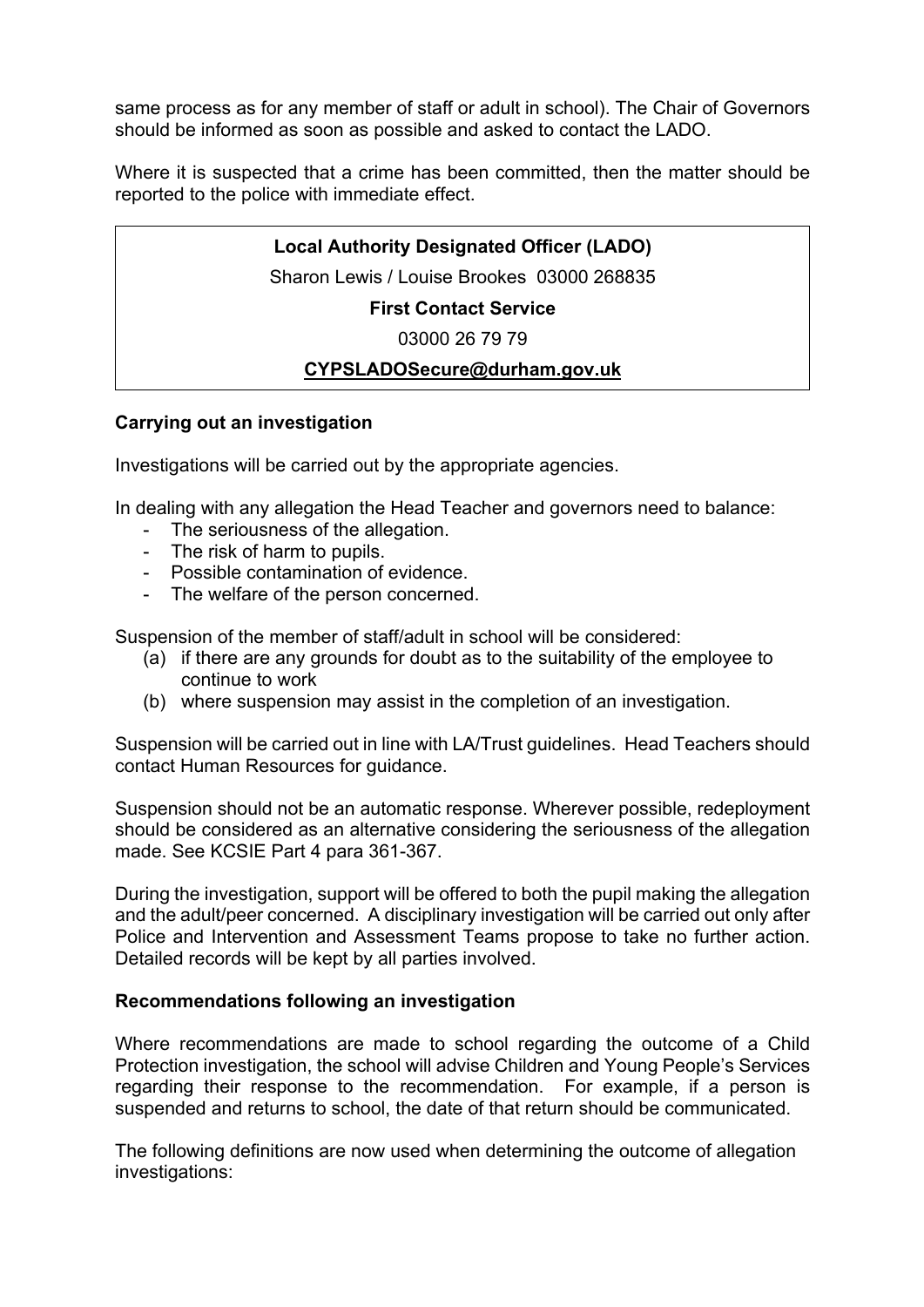- **Substantiated**: there is sufficient evidence to prove the allegation.
- **Malicious**: there is sufficient evidence to disprove the allegation and there has been a deliberate act to deceive or cause harm to the person subject to the allegation.
- **False**: there is sufficient evidence to disprove the allegation.
- **Unsubstantiated**: there is insufficient evidence to either prove or disprove the allegation. The term, therefore, does not imply guilt or innocence.
- **Unfounded**: to reflect cases where there is no evidence or proper basis which supports the allegation being made.

Where it is considered that an individual has engaged in conduct that has harmed (or is likely to harm) a child or if a person otherwise poses a risk to harm a child, the Head Teacher and/or governors will make a referral to the DBS in line with their legal requirement to do so.

## **H. SAFE TOUCH**

## **Physical contact other than to control or restrain**

Our school has a policy / guidelines on the use of touch, including an Intimate Care policy and this includes such points as:

- assisting in the washing of young children who have wet/soiled themselves
- intimate care risk assessments for certain children with medical needs or disabilities.
- using physical contact to demonstrate exercises or techniques, for example, in PE, sports coaching or other practical subjects.
- administering First Aid
- supporting younger children and children with special needs who may need physical prompts or help
- giving appropriate comfort to a child who is distressed
- recognising that physical contact is a sensitive issue for some cultural groups
- acknowledging that physical contact becomes increasingly open to question as children reach and go through adolescence
- ensuring a consistent approach where staff and pupils are of different genders
- acknowledging that innocent and well-intentioned physical contact can sometimes be misconstrued
- having a prescribed handling policy for children requiring complex or repeated physical handling, with specific training for staff who deal with them.

# **I. PHYSICAL CONTROL AND RESTRICTIVE PHYSICAL INTERVENTION: USE OF REASONABLE FORCE**

Our school has a policy on the use of restrictive physical interventions covering the appropriate use of reasonable force.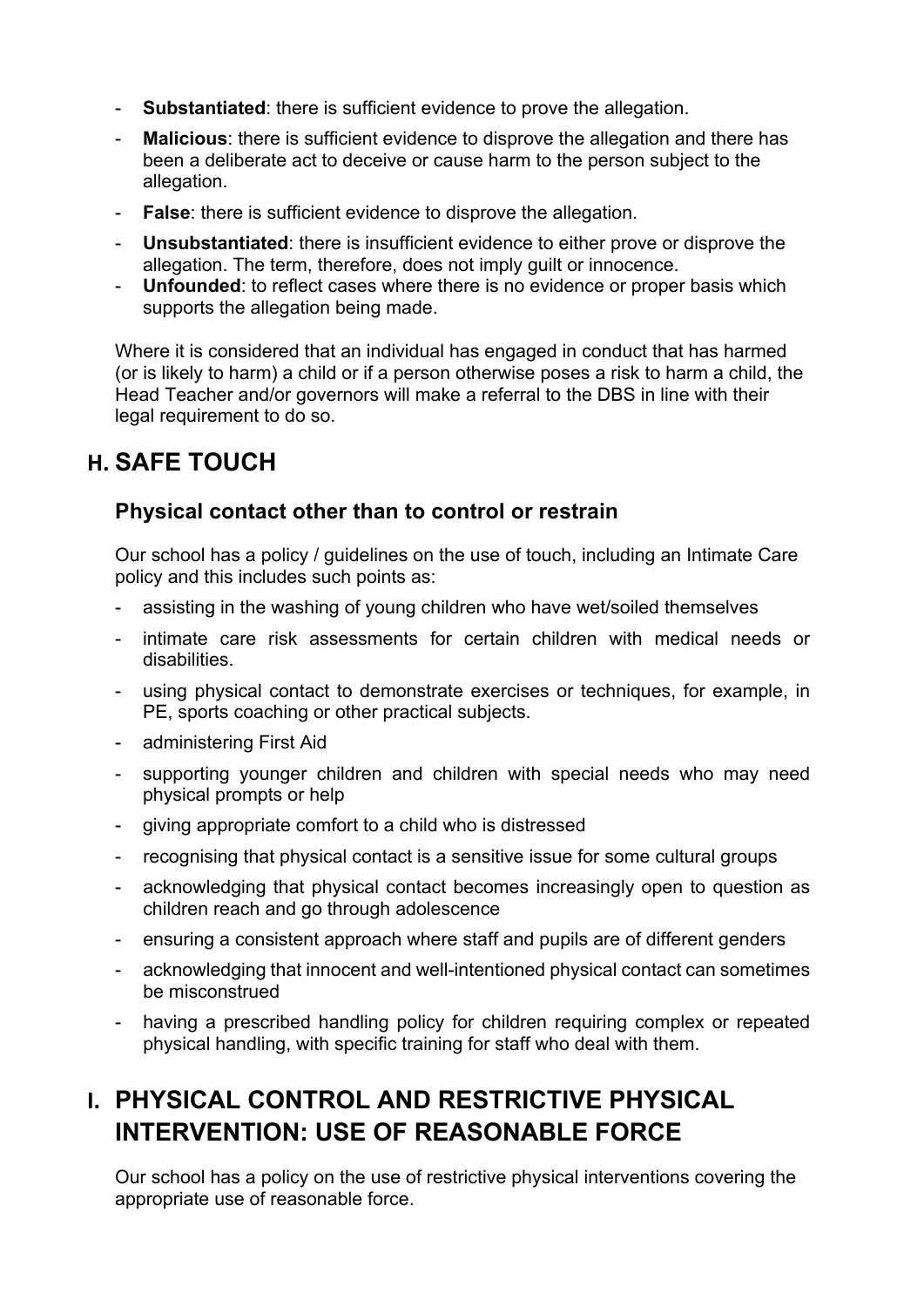#### Our school policy relates to the following: **DfE Guidance: Use of Reasonable Force in Schools (2013)**

Our school Policy on the Use of Restrictive Physical Interventions gives guidance on:

- when staff may use physical control and restraint
- who is allowed to use physical control and restraint
- what forms physical control and restraint may take in particular circumstances
- what forms of physical control and restraint are not acceptable
- recording of incidents where physical handling has been used
- The Policy also makes it clear that corporal punishment is NOT allowed.

# **J. THE PREVENT DUTY**

The Counter Terrorism and Security Act 2015 places a due on certain bodies, including schools, to have 'due regard to the need to prevent people from being drawn into terrorism'. The DfE has produced non-statutory advice for schools, 'The Prevent duty' June 2015.

This work is part of schools' broader safeguarding responsibilities and protecting children from other harms (drugs, gangs, neglect, and sexual exploitation). During the process of radicalisation, it is possible to intervene to prevent vulnerable people being radicalised. The PREVENT duty (July 2015) summarises four areas in which schools might be involved: risk assessment, working in partnership, staff training and IT policies.

In our school:

- Staff can identify children who may be vulnerable to radicalisation. Information or concerns are shared with the Designated Safeguarding Lead in the same way as other information that might be a safeguarding concern, who will then follow procedures in line with DSCP guidance.
- Policies and procedures are in line with those of DCC, Durham Constabulary and the DSCP.
- Throughout the life of the school as well as in specific lessons to build pupils' resilience to radicalisation by promoting fundamental British values and enabling them to challenge extremist views.
- Robust online policies are mindful of guidance within Keeping Children Safe in Education, September 2021 and DfE guidance 'Teaching Online Safety in School' June 2019.

Prevent Duty Guidance in England and Wales (2015), paragraph 64, notes 'Schools should be safe spaces in which children and young people can understand and discuss sensitive topics, including terrorism and the extremist ideas that are part of terrorist ideology, and learn how to challenge these ideas. The Prevent duty is not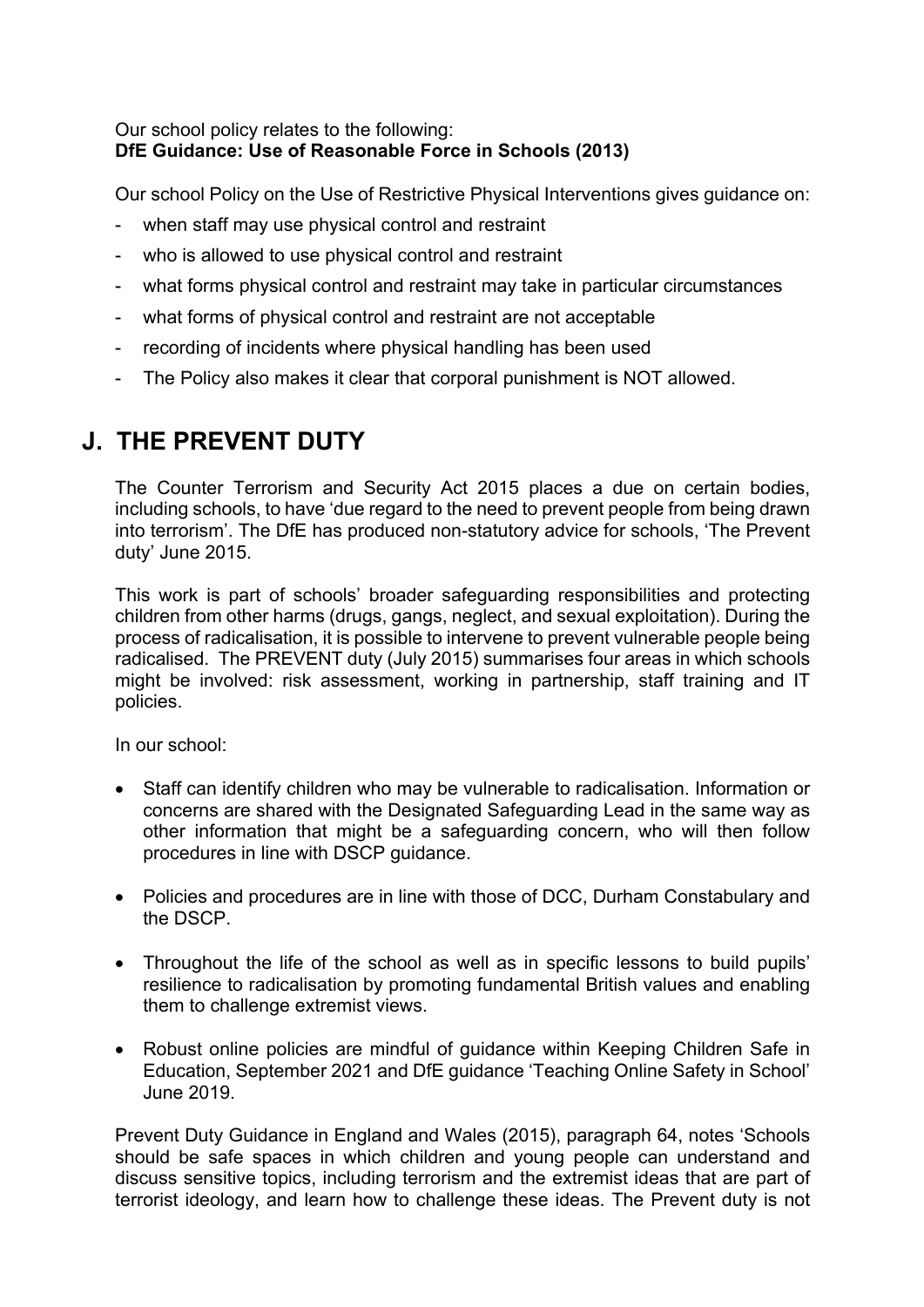intended to limit discussion of these issues. Schools should, however, be mindful of their existing duties to forbid political indoctrination and secure a balanced presentation of political issues'

Through discussion with the specialist colleagues at Durham Constabulary it may be appropriate to make a referral to the Channel programme. This programme focuses on support at an early stage, tailor-made to the individual young person. Engagement with the programme is entirely voluntary. A school representative may be asked to be a member if a student from the school is to be discussed at the Channel panel.

Further information is included in Section A of KCSIE Pages 90-91

The Prevent Team HQ Special specialbranch@durhampolice.uk

DCC Community Safety 03000 265436/435 Community.safety@durham.gov.uk

The DSCP website (https://www.durham-scp.org.uk/professionals/multi-agencysafeguarding-arrangements/prevent-counter-terrorism/) 'Professionals; Prevent-Counter Terrorism', has examples of policies produced by the Safe Durham Partnership as well as further information including e-learning opportunities.

## **K. CHILD SEXUAL EXPLOITATION (CSE)**

Schools must be aware of young people who could be at risk of sexual exploitation. See Keeping Children Safe in Education, September 2021 (para 36-39).

Refer also to Appendix 6 – Sharing Nudes and Semi-Nudes: Advice for Education Settings, and Appendix 8 - Sexual Harassment and Sexual Violence.

The definition of CSE makes it clear that this is where there is an imbalance of power in a relationship when the young person receives something as a result of engaging in sexual activities. There are varying degrees of coercion, intimidation or enticement that might also link to bullying, peer pressure and e-safety issues. National Serious Case Reviews highlight that sometimes these young people are perceived as 'bad' not 'sad'. Where there is a deterioration in behaviour, work, and changes to friendship patterns along with missing from home or absenting school the underlying factors need to be examined. If there is a concern that a young person may be at risk of sexual exploitation the designated lead should discuss with First Contact Service where there are specialist colleagues trained to assist in these cases.

Durham DSCP has a section of their website devoted to resources, guidance, and a risk assessment matrix that assists schools: https://www.durhamscp.org.uk/professionals/missing-and-exploited-children/child-sexual-exploitation/. The multi-agency ERASE team website is available as a source of help and information for children, parents and the wider community, http://www.eraseabuse.org/Pages/Home.aspx.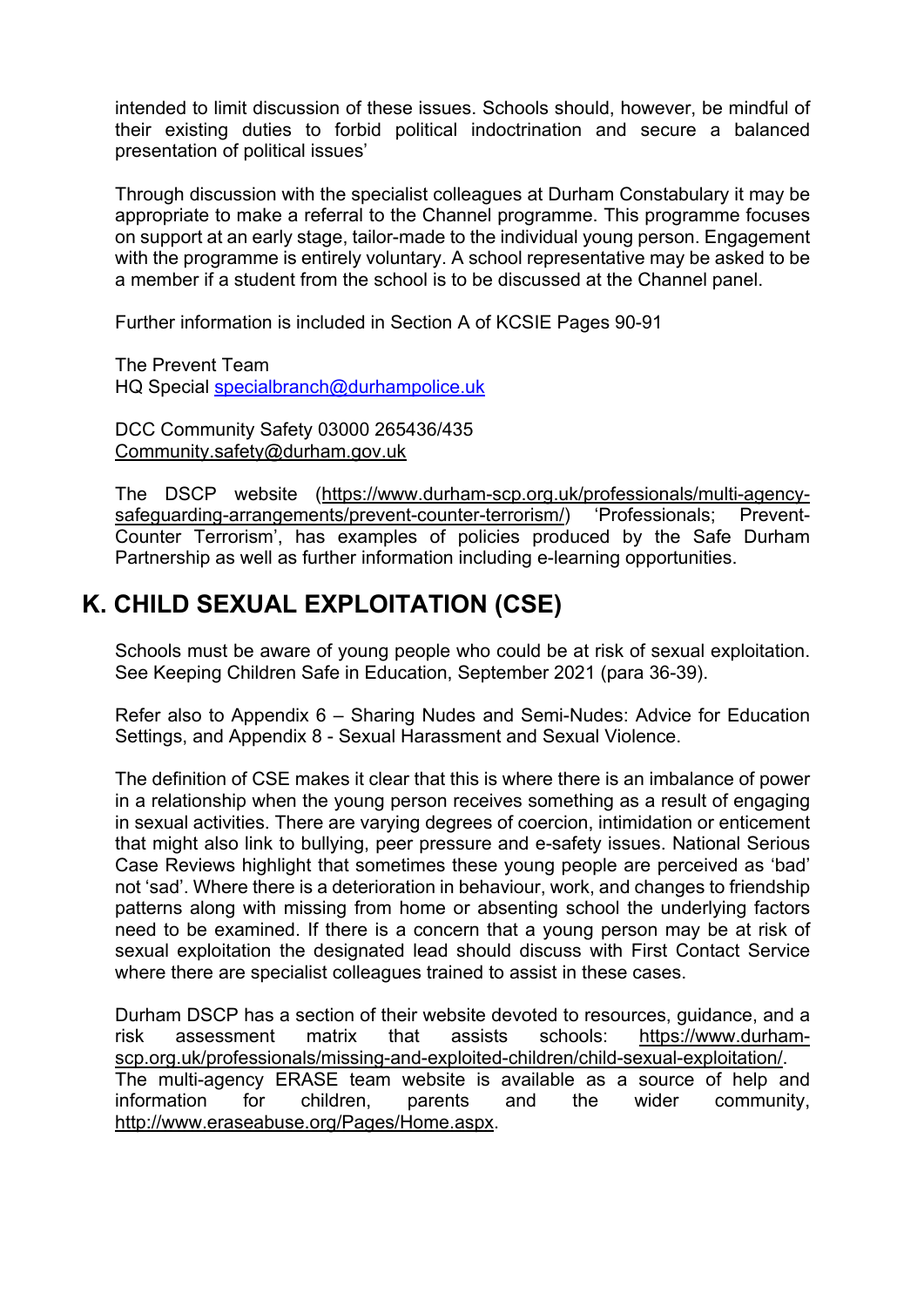# **L. FEMALE GENITAL MUTILATION**

**If there are concerns that an act of FGM has been undertaken on a girl under the age of 18, this MUST be reported to the police immediately.**

FGM comprises all procedures involving partial or total removal of the external female genitalia or other injury to the female genital organs. This is illegal in the UK (The FGM Act 2003), abusive and has varied long-lasting consequences for the young girl.

There is an FGM Helpline also on 0800 028 3550. There is also a useful website: fgmhelp@nspcc.org.uk

Guidance leaflets have been produced by the Home Office & the National FGM Centre:

http://nationalfgmcentre.org.uk/wp-content/uploads/2019/06/FGM-Schools-Guidance-National-FGM-Centre.pdf

https://www.gov.uk/government/publications/female-genital-mutilation-leaflet

The Home Office has also produced some free, informative, on-line training that designated leads might wish to access:

Virtual college e-learning: Recognising and Preventing FGM.

## **M. ONLINE SAFETY**

This policy links to the wealth of other policies in school, and those that schools may download and customise from the following sources:

- 2019 DFE 'Teaching Online Safety in Schools'
- February 2021 Durham LA Online Safety Policy Template for Educational **Settings**
- School's Behaviour Policy
- School's Anti-bullying Policy

One item is referenced in the Appendices Sharing Nudes Appendix 6 - Summary of key information from https://www.gov.uk/government/publications/sharing-nudesand-semi-nudes-advice-for-education-settings-working-with-children-and-youngpeople .

There is a Professionals Online Safety Helpline 0844 381 4772

Schools are reminded that a criminal offence has been committed if a person aged 18 or over intentionally communicates with a child under 16, who the adult does not reasonably believe to be 16 or over, if the communication is sexual or if it is intended to encourage the child to make a communication which is sexual. The offence will be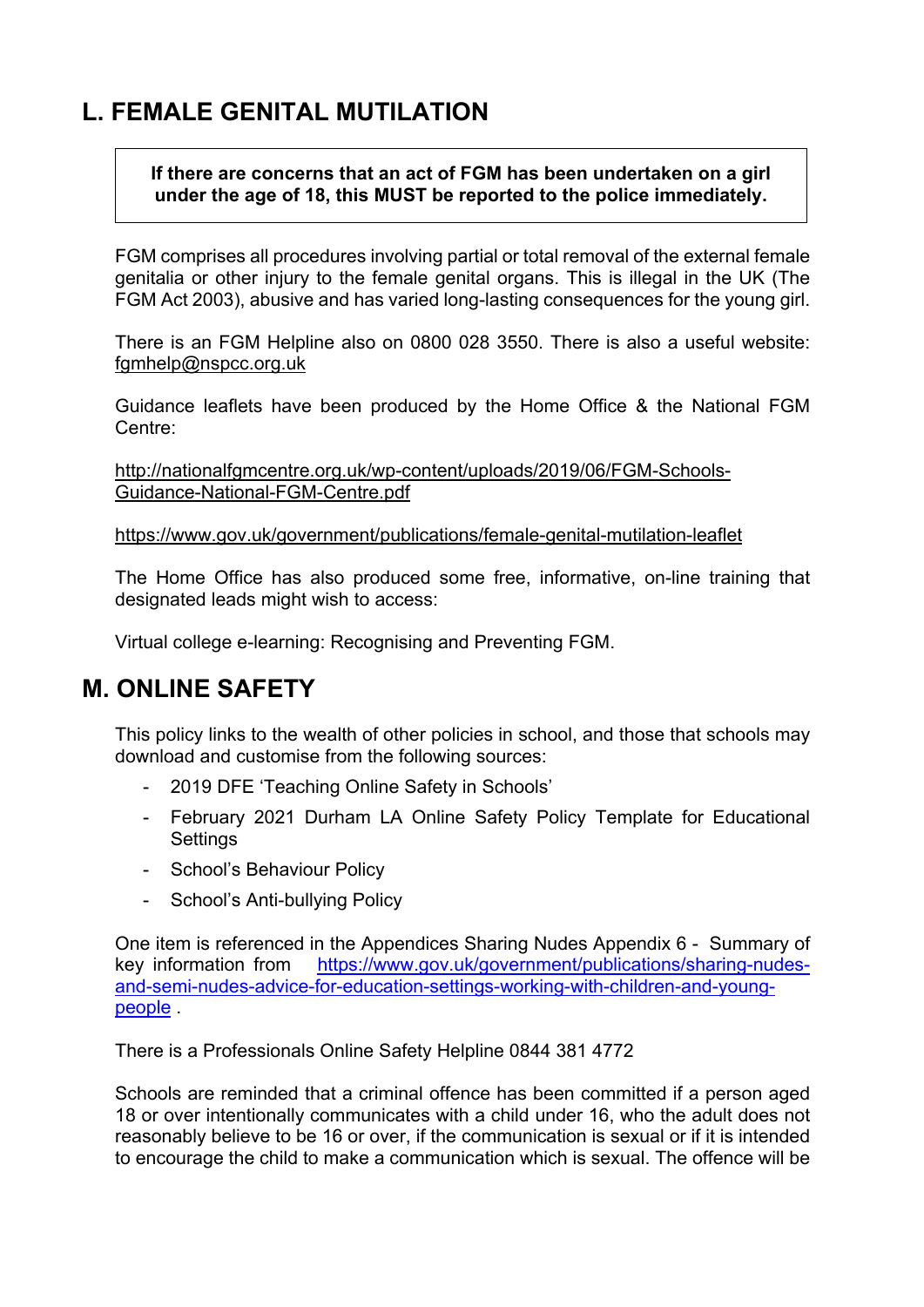committed whether or not the child communicates with the adult. This is the offence of sexual communication with a child under section 67 of the Serious Crime Act 2015.

On the DSCP website in the multi-agency online Procedures Manual, part 2, Safeguarding Practice Guidance there is further information under 'E-safety: Children Exposed to Abuse through the Digital Media'

## **N. Peer on Peer Abuse (including Child on Child Sexual Violence and Sexual Harassment)**

Peer on peer abuse is taken very seriously KCSIE 2021 (Part 1 Para 49 and Section 5: "Child on child sexual violence and sexual harassment") and our staff are aware that children are capable of abusing their peers, and that this can happen both in and out of school, online and offline.

Refer also to Appendix 6 – Sharing Nudes and Semi-Nudes: Advice for Education Settings, and Appendix 8 - Sexual Harassment and Sexual Violence.

Education settings are an important part of the inter-agency framework not only in terms of evaluating and referring concerns to Children's Services and the Police, but also in the assessment and management of risk that the child or young person may pose to themselves and others in the education setting.

All staff are supported to understand, that, even if there are no reports in our school, it does not mean it is not happening, it may be the case that it is just not being reported. As such, it is important if staff have any concerns regarding peer-on-peer abuse or sexual harassment, they should speak to the designated safeguarding lead (or deputy).

If one child or young person causes harm to another, this should not necessarily be dealt with as abuse. When considering whether behaviour is abusive, it is important to consider:

- Whether there is a large difference in power (for example age, size, ability, development) between the young people concerned; or
- Whether the alleged perpetrator has repeatedly tried to harm one or more other children; or
- Whether there are concerns about the intention of the alleged perpetrator.

In this school, all staff understand the importance of challenging inappropriate behaviours between peers, many of which are listed below, that are actually abusive in nature. Downplaying certain behaviours, for example dismissing sexual harassment as "just banter", "just having a laugh", "part of growing up" or "boys being boys" can lead to a culture of unacceptable behaviours, an unsafe environment for children and in worst case scenarios a culture that normalises abuse, leading to children accepting it as normal and not coming forward to report it.

Peer on peer abuse may take different forms: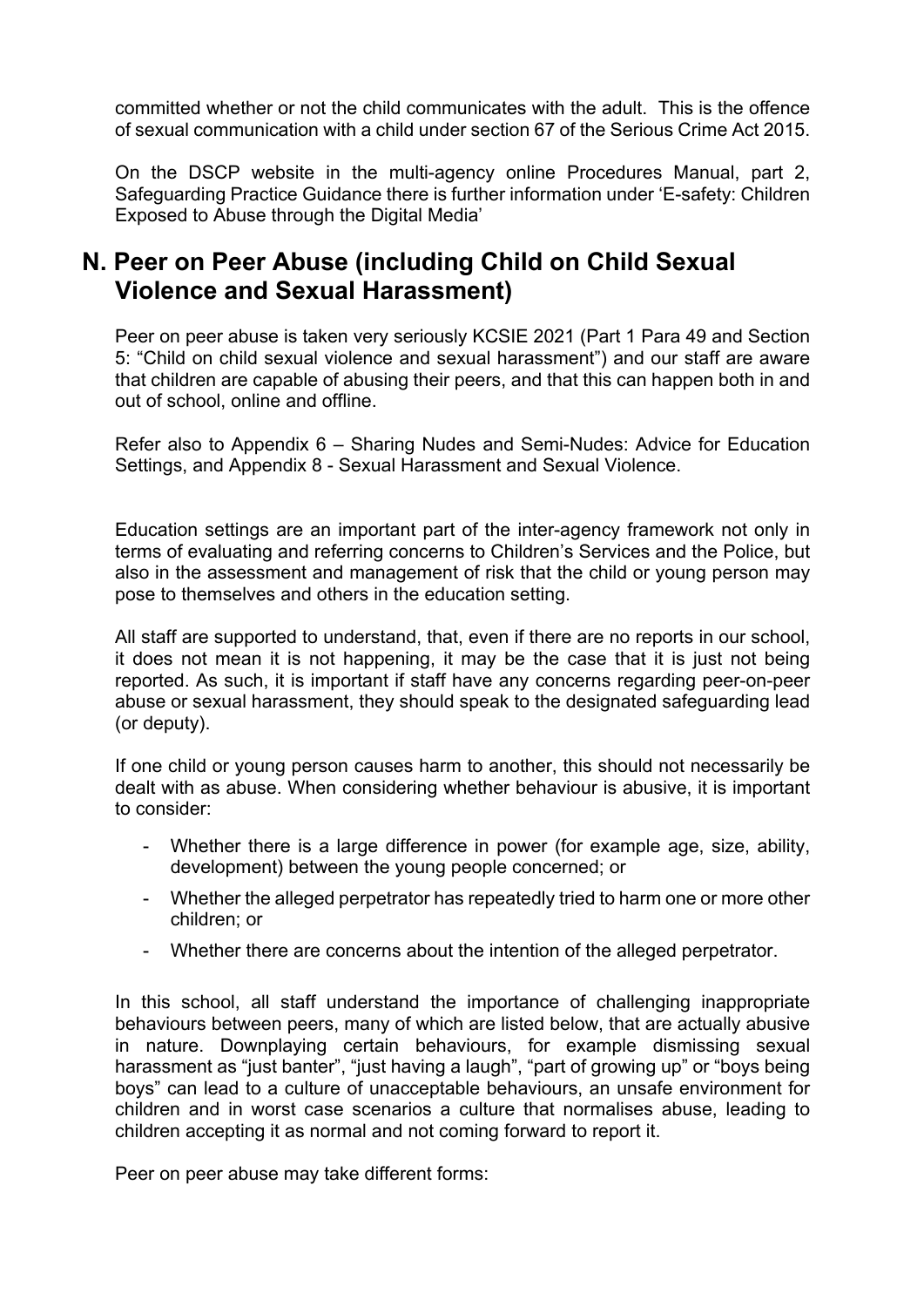- bullying (including cyberbullying, prejudice-based and discriminatory bullying).
- abuse in intimate personal relationships between peers.
- physical abuse such as hitting, kicking, shaking, biting, hair pulling, or otherwise causing physical harm (this may include an online element which facilitates, threatens and/or encourages physical abuse).
- sexual violence, such as rape, assault by penetration and sexual assault; (this may include an online element which facilitates, threatens and/or encourages sexual violence).
- sexual harassment, such as sexual comments, remarks, jokes and online sexual harassment, which may be standalone or part of a broader pattern of abuse.
- causing someone to engage in sexual activity without consent, such as forcing someone to strip, touch themselves sexually, or to engage in sexual activity with a third party.
- consensual and non-consensual sharing of nudes and semi nude images and or videos (also known as sexting or youth produced sexual imagery).
- upskirting, which typically involves taking a picture under a person's clothing without their permission, with the intention of viewing their genitals or buttocks to obtain sexual gratification, or cause the victim humiliation, distress or alarm.
- initiation/hazing type violence and rituals (this could include activities involving harassment, abuse or humiliation used as a way of initiating a person into a group and may also include an online element).

To support this agenda, the following steps are taken in school to minimise these risks. The school:

- will provide a developmentally appropriate Relationships, Sex and Health Education curriculum which develops students understanding of acceptable behaviour and keeping themselves safe and is in line with DfE guidance from September 2020.
- will ensure that all reports of alleged abuse or sexual harassment will be acted upon in line with Section 5 of Keeping Children Safe in Education 2021 Part 5.
- will reassure all victims that they are being taken seriously and that they will be supported and kept safe. A victim should never be given the impression that they are creating a problem by reporting sexual violence or sexual harassment. Nor should a victim ever be made to feel ashamed for making a report.
- where a report of rape, assault by penetration or sexual assault is made, the starting point is that this will be passed on to the police.
- will have robust risk assessments in place where appropriate and in line with Section 5 of Keeping Children Safe in Education Part 5.
- have relevant policies in place (e.g., behaviour policy, anti-bullying policy).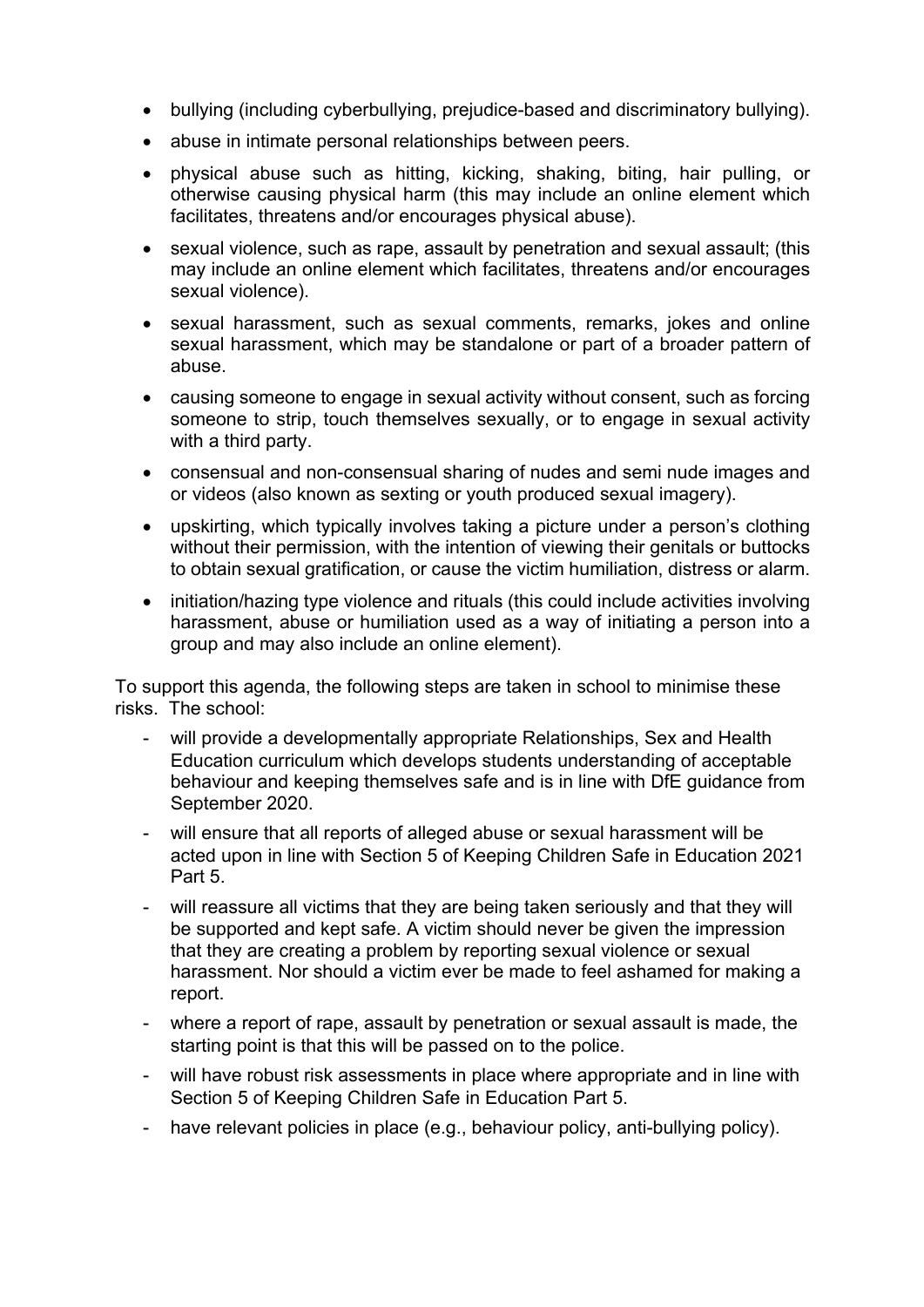Victims, alleged perpetrators and any other child affected by peer-on-peer abuse and/or sexual harassment will be supported by a nominated, appropriate member of staff.

## **O. CHILD CRIMINAL EXPLOITATION (CCE) INCLUDING COUNTY LINES**

(KCSIE Sept 2021 Paras 33-35 & Annex B)

We will ensure that all staff are aware of the indicators that may signal that children are at risk from or involved with CCE.

CCE is where an individual or group takes advantage of an imbalance of power to coerce, control, manipulate or deceive a child into any criminal activity

- in exchange for something the victim needs or wants
- for the financial or other advantage of the perpetrator or facilitator
- through violence or the threat of violence. The victim may have been criminally exploited even if the activity appears consensual. CCE does not always involve physical contact; it can also occur through the use of technology. It can be linked to serious violence.

Some of the following can be indicators of CCE:

- children who appear with unexplained gifts or new possessions
- children who associate with other young people involved in exploitation
- children who suffer from changes in emotional well-being
- children who misuse drugs and alcohol
- children who go missing for periods of time or regularly come home late
- children who regularly miss school or education or do not take part in education

Please see the home office 'Preventing Youth Violence and Gang Involvement' and 'Criminal Exploitation of Children and Vulnerable Adults: County Lines'). https://assets.publishing.service.gov.uk/government/uploads/system/uploads/attach ment data/file/418131/Preventing youth violence and gang involvement v3 Mar ch2015.pdf

Also relevant is the 'Criminal Exploitation of Children and Young Adults: County Lines Guidance': https://www.gov.uk/government/publications/criminal-exploitationof-children-and-vulnerable-adults-county-lines

# **P. SERIOUS VIOLENCE**

Keeping Children Safe in Education, September 2021 (para 51 & 52)